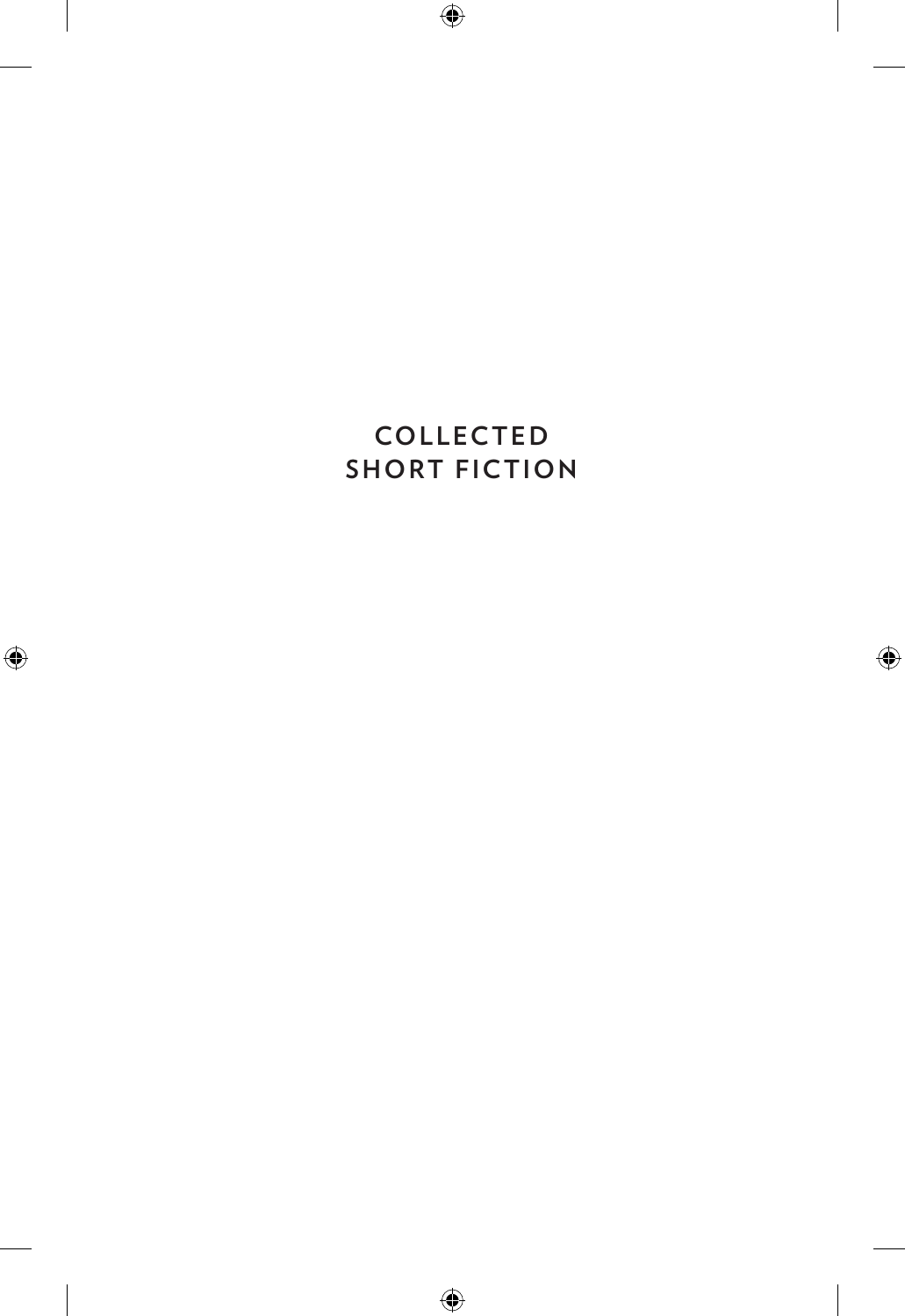# **CO L L EC T E D SHORT FICTION**

 $\bigoplus$ 

*Gerald Murnane*

⊕

⊕



SHEFFIELD – LONDON – NEW YORK

 $\bigoplus$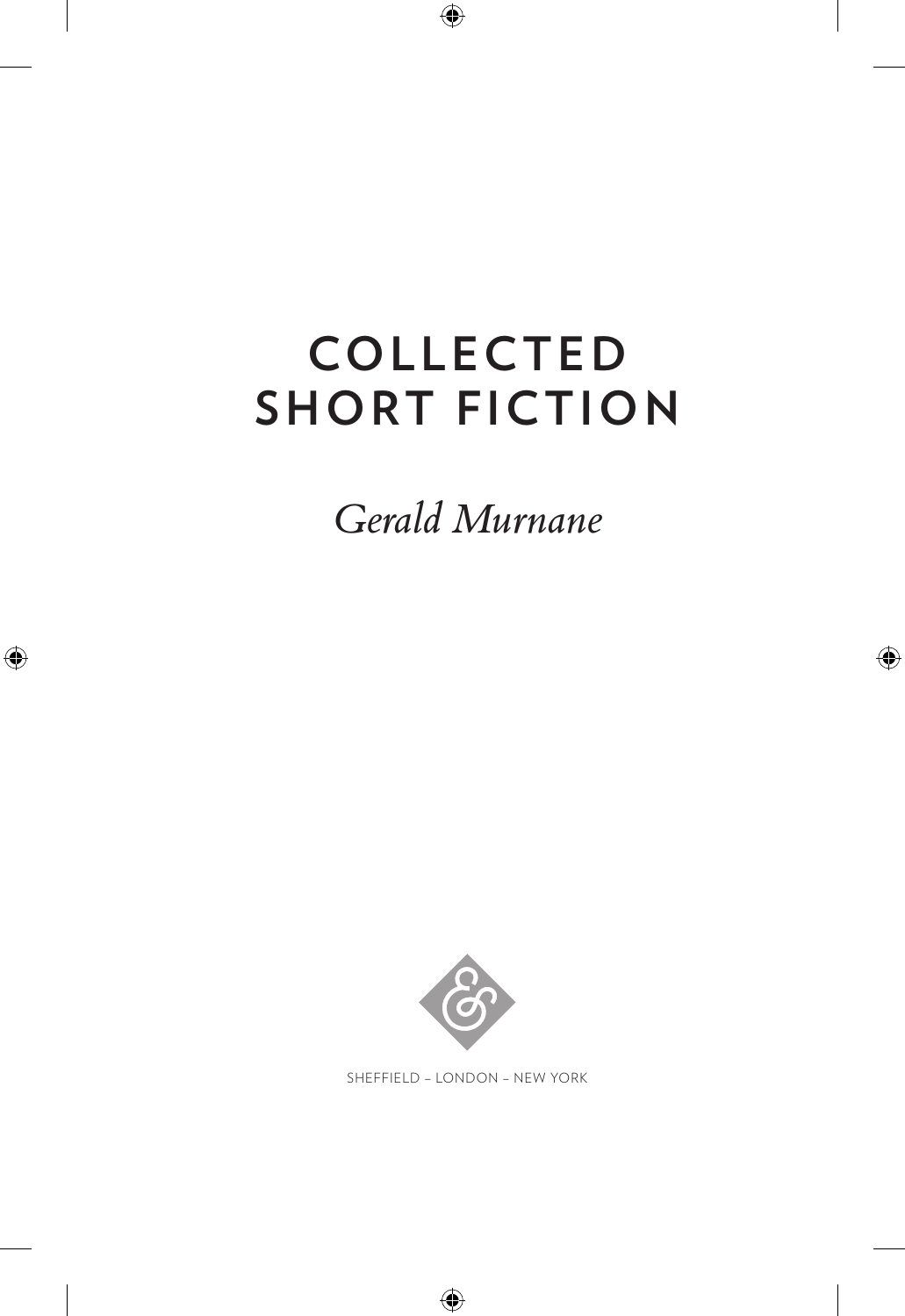First UK edition published in 2020 by And Other Stories Sheffield – London – New York www.andotherstories.org

Copyright © 2018 Gerald Murnane First published in 2018 by Giramondo, Australia

All rights reserved. The right of Gerald Murnane to be identified as author of this work has been asserted.

⊕

9 8 7 6 5 4 3 2 1

⊕

This book is a work of fiction. Any resemblance to actual persons, living or dead, events or places is entirely coincidental.

ISBN: 978-1-911508-64-9 eBook ISBN: 978-1-911508-65-6

Typeset in Monotype Bembo and Verlag by Tetragon, London.

Printed and bound in Great Britain by CPI, Croydon, on Munken Premium.

And Other Stories gratefully acknowledge that our work is supported using public funding by Arts Council England.

⊕





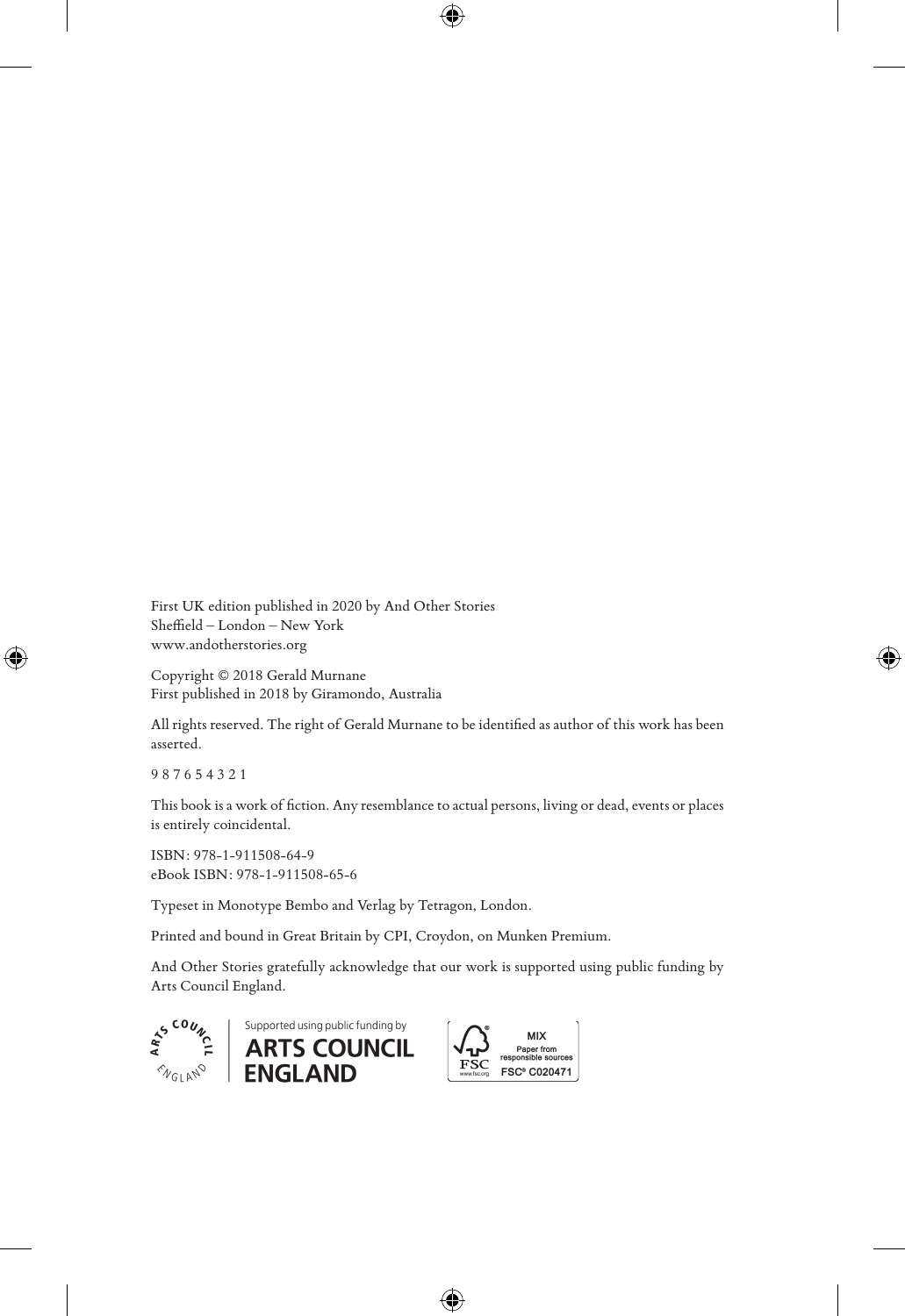# **WHEN THE MICE FAILED TO ARRIVE**

One afternoon in one of the years when I used to stay at home to mind my son and my daughter and to do the housework while my wife was away at her job, my son was caught in a thunderstorm. The storm broke over my suburb at half past three, which is the time when schools are dismissed.

I had been alone in the house since half past eight that morning, when my children had left for school. All afternoon I had watched from my windows while the clouds gathered. I had thought of the storms that broke every few days in summer over the city where I had lived from my fifth year to my tenth year. That city was a hundred miles inland from the suburb of Melbourne where I lived with my wife and my two children. In the thirty-three years since I had left the inland city, whenever I had seen the sky darkening by day I had remembered the storms that gathered outside my schoolroom window in the 1940s.

⊕

The storms of those years had always arrived at mid-afternoon. When a storm was overhead the teacher would have to switch on the lights in the darkened schoolroom. Before the first lightning flashed, I moved as far away as I could move from the schoolroom windows. At home I used to hide from lightning by lying on the floor under my bed. At school I could only press my face against the desk-top and ask God not to let the lightning strike me through the windows. I never thought of lightning as striking a group of children. I saw in my mind the zig-zag of gold stabbing down from the black clouds and piercing the heart or the brain of the one child who had been marked out for dying on that afternoon.

When I thought of myself being killed by lightning, I dreaded the confusion this would cause. After I had failed to arrive home at the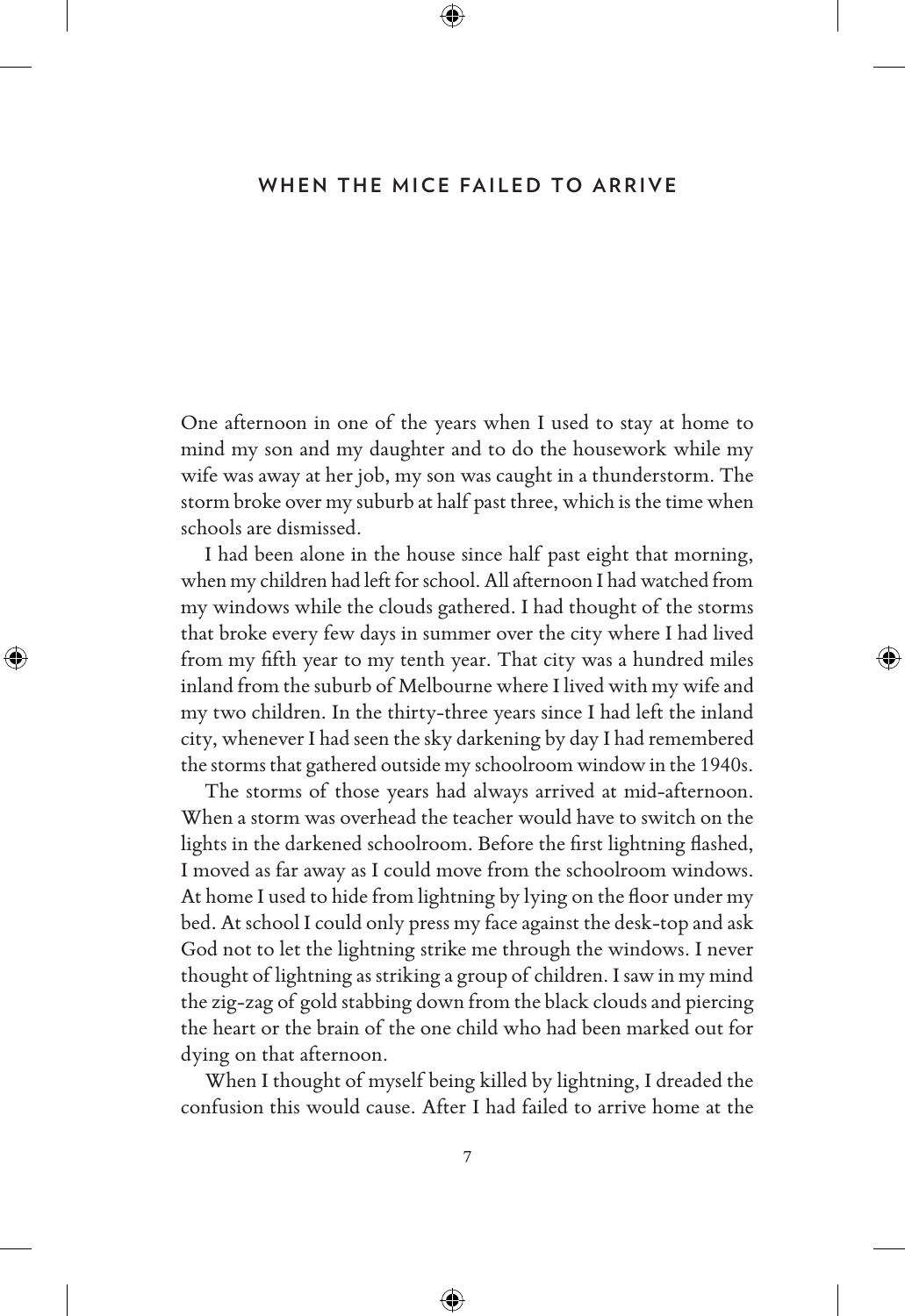⊕

usual time, my father would search for me along the streets that I had promised I would follow every afternoon. (Before my first day at school I had promised I would never turn aside from McCrae Street, Baxter Street, and McIvor Road. On the very few afternoons when I left those streets and walked for a little way along the creek, I supposed as I walked that my father was hurrying along McIvor Road while I was down among the bulrushes. My father had set out from home to meet me, I supposed. He had come to tell me that our house had been burned down or that my mother had been killed, but we had passed one another without knowing. On those afternoons I had almost turned back from the creek to make sure that my father was not somewhere behind me and walking away from me. And even while I wondered whether I ought to turn back, I thought of my father's arriving at the school and then turning back towards home but this time leaving the streets and walking along the creek for a little way because he thought I might have been loitering there whereas I was just then going back towards the school by way of the streets and passing my father again unseen.) When my father could not find me in my usual streets, he would think at first that I had turned aside to watch the water in the creek flowing swiftly after the storm. He would go down to the bank of the creek, and while he was looking for me among the bulrushes a priest from the presbytery next to my school would ride his bicycle along McCrae Street and Baxter Street and McIvor Road on his way to my father's house to tell my father, who was not at home, that his only son had been killed by lightning.

⊕

I prayed that I would not be killed by the storm and that my father would not be lost and confused during the hour when the clouds had passed suddenly away to the east, and when the twilight that had seemed about to turn into darkness had turned instead into a bright afternoon with wet leaves flashing in the sun and steam rising from roofs. I prayed, and I was always spared, and I walked home while the gutters were flowing and the last of the black clouds were rumbling above the eastern horizon.

While the gutters flowed and the wet leaves flashed and the steam rose from iron roofs, I understood that I had been spared, but perhaps only for two or three days. The lightning that could have killed me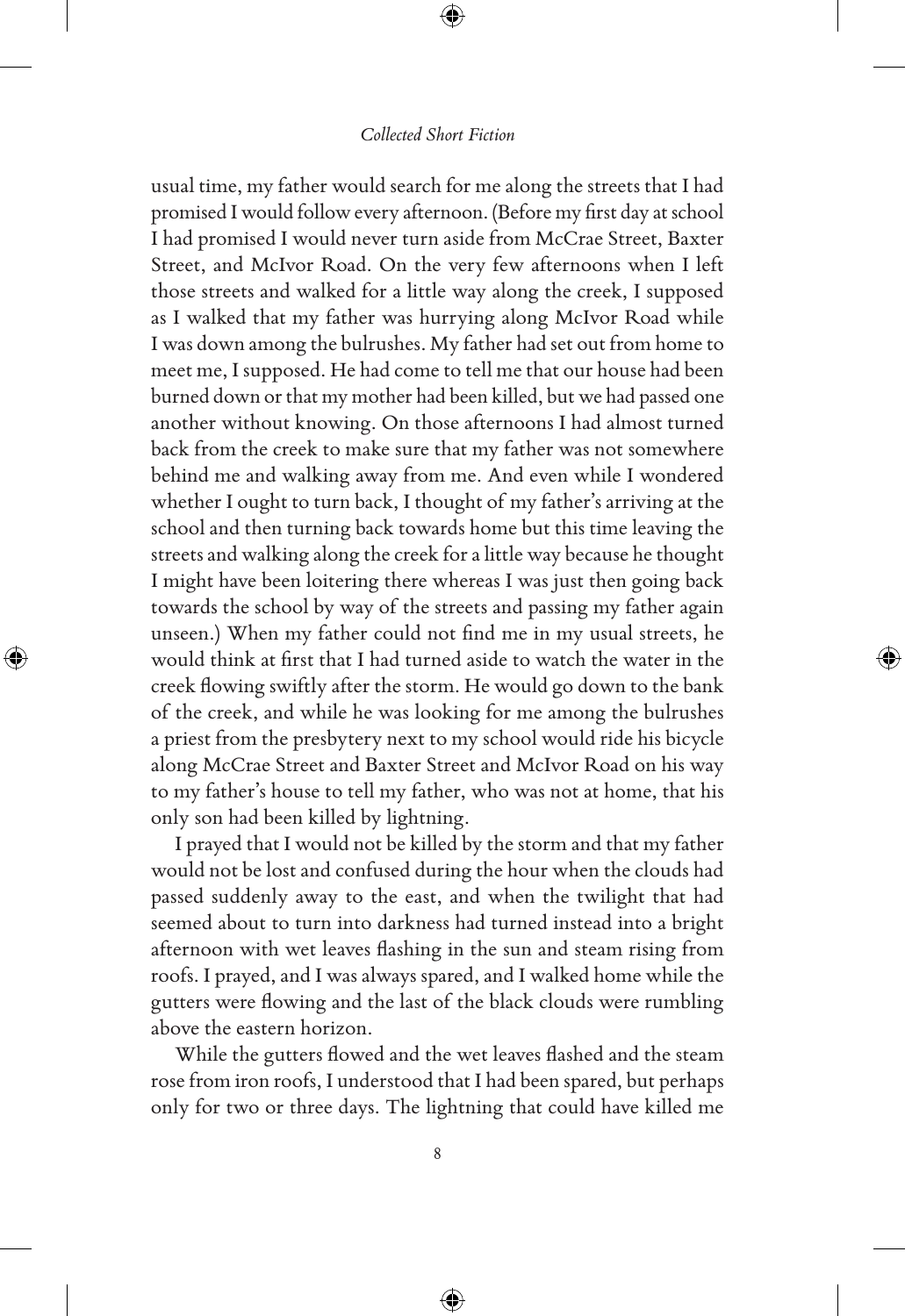was stabbing at the dark-green treetops far away past Axedale and Heathcote. By midnight the gold zig-zags would be shooting harmlessly into the Pacific Ocean. Days or even weeks later the clouds would settle quietly among the mountains of New Zealand or of South America. But somewhere behind me while I walked eastwards towards my home, another storm would soon arise.

I thought of each storm in summer as beginning far away to the east, in some bare paddock in the district around St Arnaud, where I had never been. (When I looked just now at a map of the state of Victoria, I saw that I have avoided all my life the countryside east of Bendigo. I was able just now to trace with my finger, beginning at Bendigo and moving north-west to Swan Hill then south-west to Horsham then roughly east to Castlemaine and then north to Bendigo, a triangle enclosing more than five thousand square miles that I have never set foot in. Near enough to the centre of this triangle lies the city of St Arnaud, whose name, whenever I heard it as a child, sounded like a preliminary snarl of thunder.)

When I thought of the beginnings of a storm, I saw a dark cloud rising from the earth in the way that the evil genie rose from the jar where he had been imprisoned for hundreds of years, in one of the illustrations that I often stared at in the pages of *The Arabian Nights Entertainment*.

⊕

In all his life my father never bought a book – for himself or as a present for another person. But a few books came into his possession from time to time. One of these was the book we called the Arabian Nights. Until I was thirteen years old, that book was the largest and the oldest book I had looked into. As a child I stared at the illustrations: plump, squat men with beards and turbans; giant Negroes with curved swords; donkeys cruelly burdened. I understood that the young women in the illustrations were meant to seem beautiful, but I was repelled by them. They had the huge dark eyes of Jersey cows, and their noses seemed to grow straight down from their foreheads. In the cities where all these people lived, the streets and lanes were narrow and gloomy; away from the cities the countryside was rocky and desolate; the sky, whether clouded or unclouded, was always grey.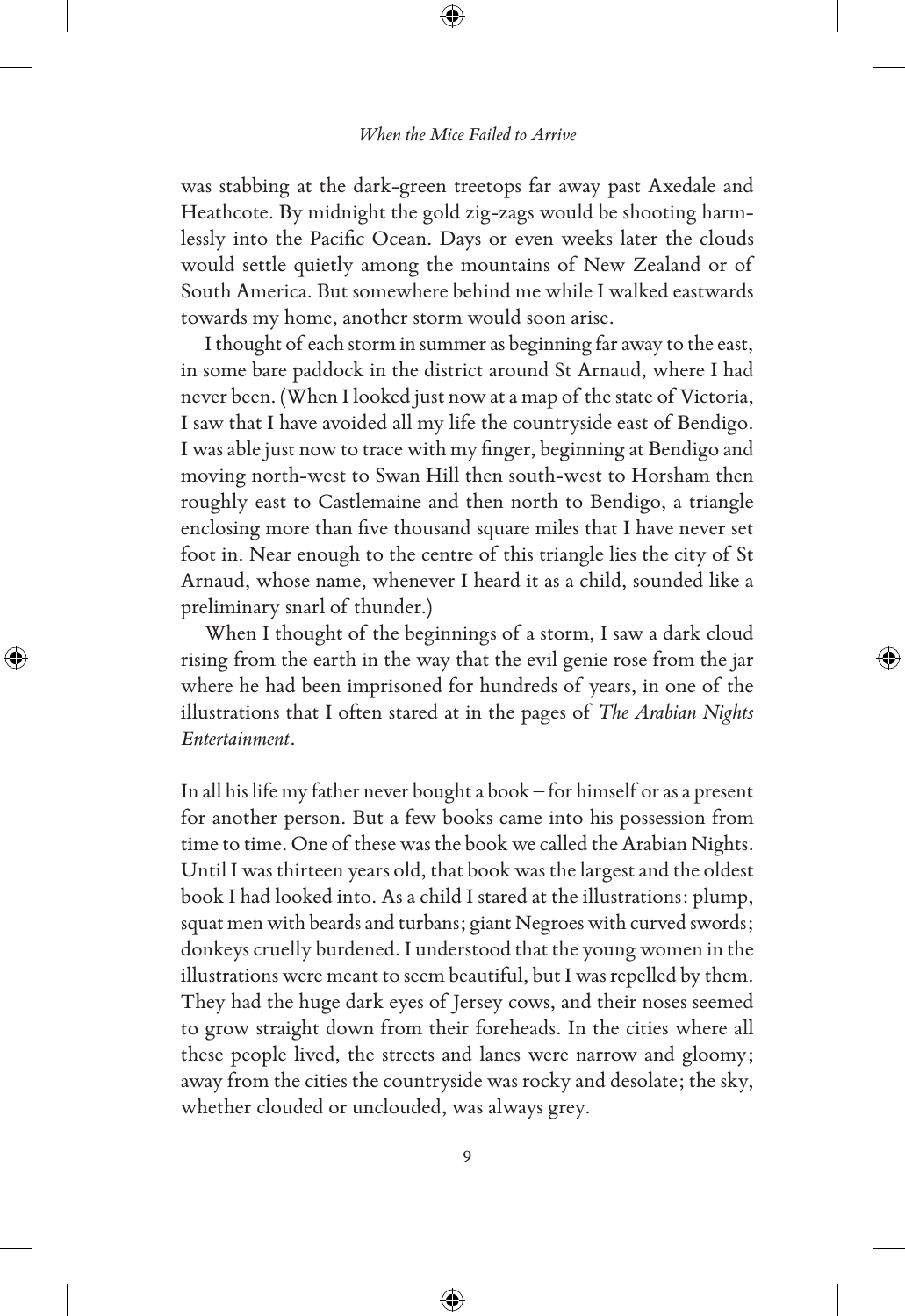I suppose the illustrations in the Arabian Nights were printed from some sort of engravings on stone or metal. But I know no more today about the carving of pictures out of metal or wood or stone than I knew when I sat in front of my father's book and thought of the Arabians, as I called them, as living all their lives threatened by storms. Today, if I happen to see in a book one of the sort of illustration that I call, rightly or wrongly, engravings, I remember myself having felt sorry sometimes for the whole of a nation called Arabia because its women were unattractive and its weather seemed always stormy afternoon. Or I remember myself having rested my eyes sometimes from focusing on donkeys or genies, and having tried instead to discover the cause of the greyness overhanging everything Arabian, at which times I began to see hundreds of fine lines forming an impenetrable mesh between me on the one side and on the other side the turbaned Arabians and their cow-faced young women.

From the time when I first learned to read printed words, I wanted to read the whole of the Arabian Nights. I wanted to see far into the strangeness and the greyness of Arabia. One afternoon in a year when I could still read no more than scattered words and phrases, my father came up behind me and warned me that I would learn nothing of benefit from the Arabians. He warned me that the Arabians did without shame what he and I and the people of our inland city avoided as the worst of sins.

⊕

One day in my tenth year I read for the first time the whole of a story from my father's Arabian Nights. At that time of my life I read books only in order to look for details that I could include in my dreams of myself living as a grown man in a mansion (with a lightning conductor on every chimney) behind a high fence of strong and interlocked wire in the bushland between Bendigo and Heathcote. One room of my mansion was going to be fitted out as a private cinema. On many a hot afternoon when the people of the districts surrounding my mansion were looking up into the glaring sky for the clouds that would be the first signs of a storm, I would be in my private cinema. The blinds on the windows of the cinema would be sealed against the light from outside. Modern electric fans would whirr in slowly swivelling cages. At rest in my cool twilight, I would watch what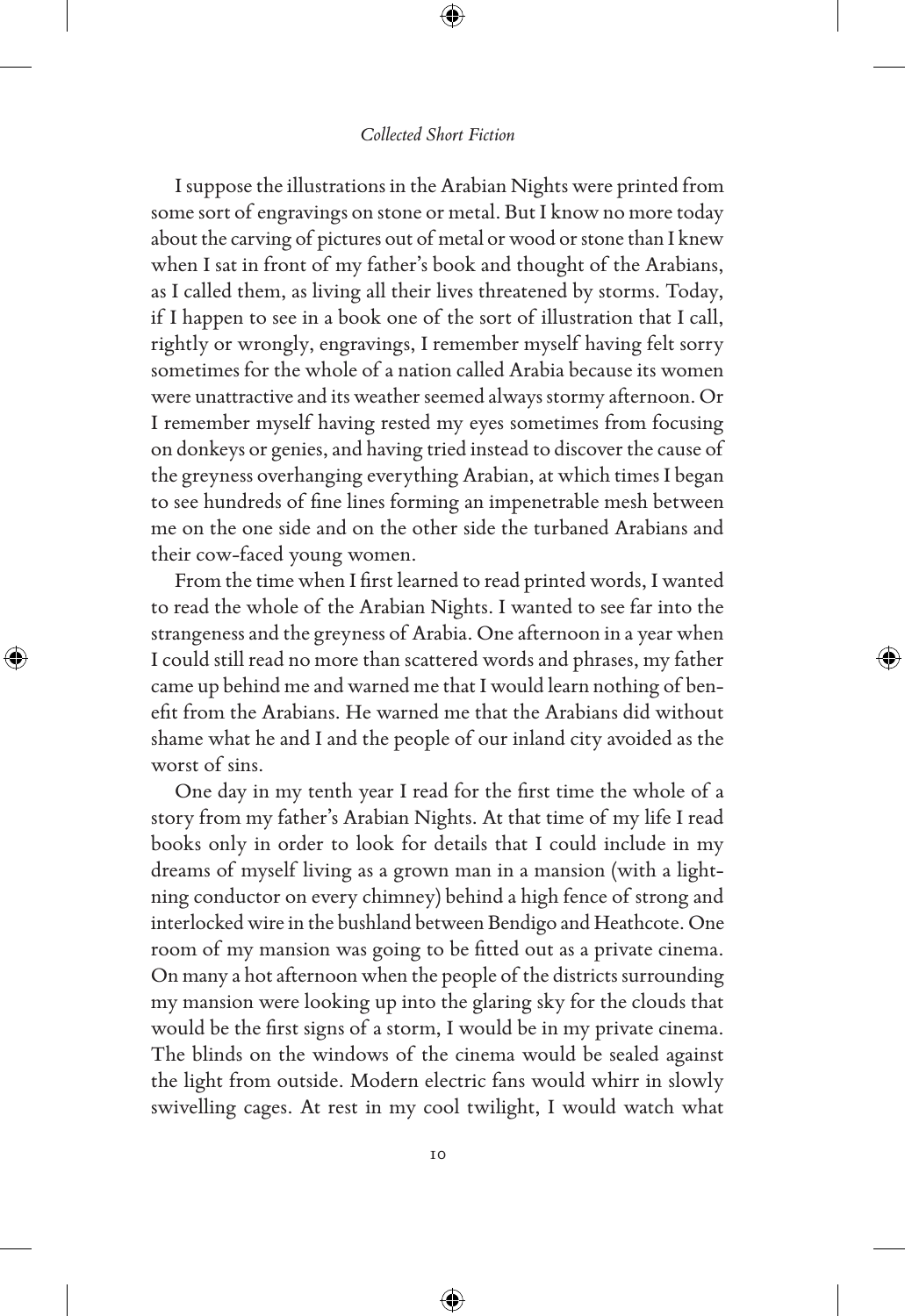⊕

I called true films showing men and women doing without shame in far countries what the people in the districts around my mansion avoided as the worst of sins.

Of the story that I read in my tenth year I have forgotten every detail except one. I have not forgotten that a woman in the story, wanting to punish a certain man, ordered her slaves to strip the man and to flog him with the pizzle of a bull.

For long after I had first read that detail, I tried to believe that the stories of the Arabian Nights were not wholly fanciful. I tried to believe that somewhere in some country on the far side of the grey cross-hatching in books, a woman might once have looked at and named without shyness or shame the naked pink object that I pretended not to notice if it protruded from beneath the bull that moaned and shoved against the tall fence around the yard where my father's brother milked his Jersey cows while my father and I watched during our summer holidays. And after I had enjoyed the delicious shock of supposing that a woman might once have done those things, I dared to ask myself whether a woman in some story I had still not read might have put a delicate finger to the object while it rested in the hands of one of her slaves, or might even have curled all of her fingers around the object and lifted it away from the slave and then – and here I winced or hugged myself or gasped – stepped daintily towards the man who had been cowering naked all this time with his back to the woman and with his hands in front of his privates, and brought the long and quivering object down on his white buttocks.

⊕

If, on the far side of the grey world of illustrations in books, such things as these had been enacted even once, I thought, then I myself might one day watch such things being enacted – not merely in my mind while I read some antique book but on the screen of my private cinema, in my mansion protected by tall wire fences.

In many of the white spaces around the grey illustrations in my father's copy of the Arabian Nights, someone had stamped with a rubber stamp and an ink-pad, many years before I first saw the book, a black annulus enclosing the words: *Library of H.M. Prison, Geelong*.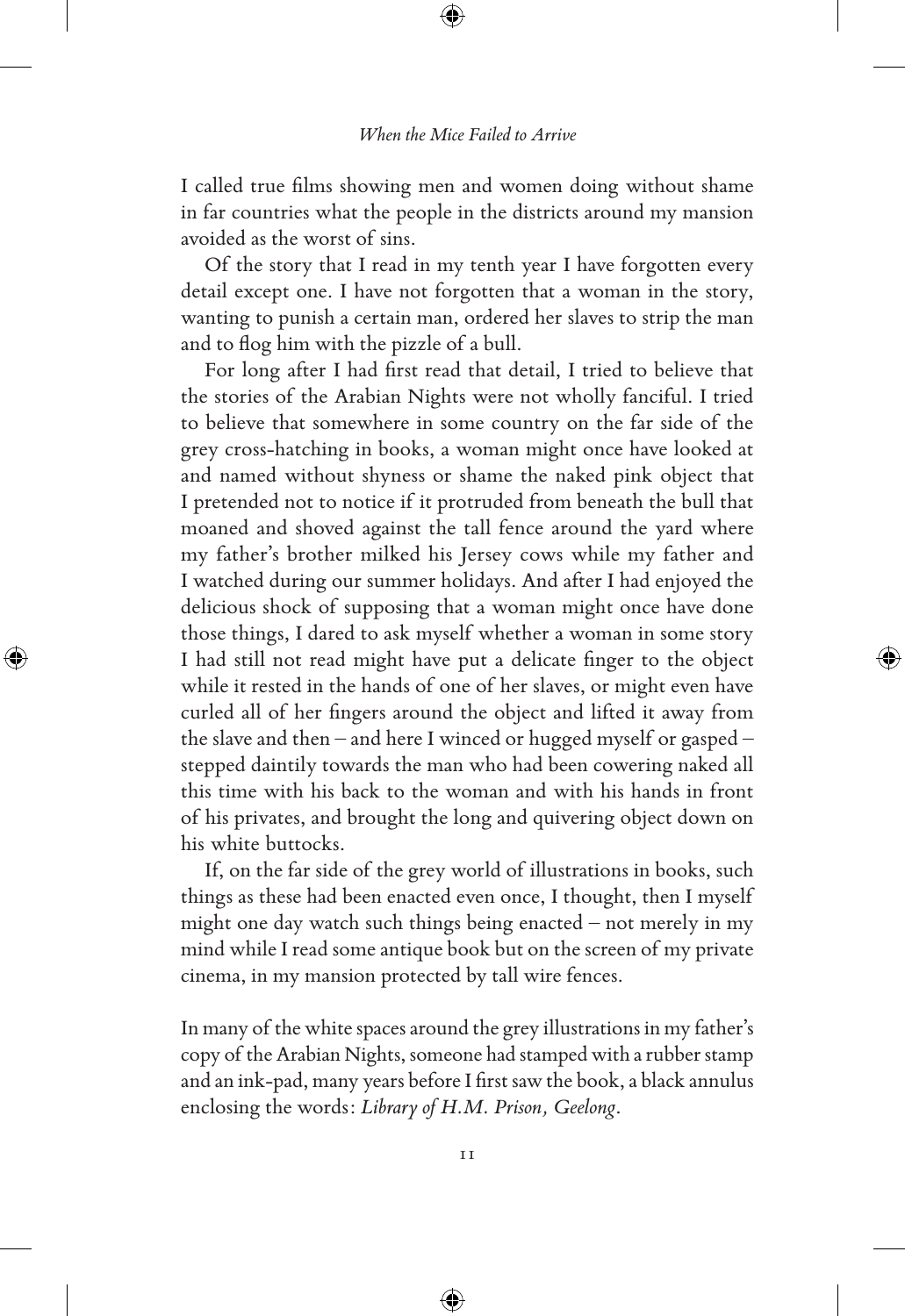My father had been a prison warder for twelve years before I was born and for two years afterwards. The last of the four prisons where he had worked during those fourteen years was the Geelong prison. In the month when I became two years old, my father ceased being a prison warder and moved with his wife and son from the city of Geelong to the city of Melbourne. During the last days of the fourteen years when my father was a prison warder, I was looking often at what is the only sight that I remember having seen during the two years when I lived in Geelong and what is also the earliest sight that I remember having seen during my lifetime.

I was looking down from the high landing of a set of wooden steps at the rear of my parents' rented house in the suburb of Belmont in the city of Geelong. I was looking first at the fence of grey palings at the bottom of my parents' yard, then at a row of sheds with grey walls and whitish roofs in the next yard. Each shed had at its front a wall of wire-netting. Beyond the wire-netting was a grey-white blur made by dozens of hens moving about in their crowded shed.

While I looked I also listened. At any moment of the day, many of the hens would have been silent. Those hens that were making a noise would have been making one or another of the several different noises that hens make in company. But from where I stood high above the sheds, I heard at every moment of the day a shrill and continuous sound as though every hen in every grey shed was forever complaining.

⊕

In each of the many places where he lived after leaving Geelong, my father kept a dozen or more poultry of the Light Sussex breed. Behind every house he lived in, my father fenced off three-quarters of the backyard so that his birds could have what he called a place to stretch their wings. My mother and I complained sometimes that the poultry trampled the grass and turned their yard into dust or mud, but my father would never lock his hens in a shed.

During the nineteen years of his life after he had left Geelong, my father seldom talked about the fourteen years when he had been a prison warder. Once, I asked my father where he had got the strange grey raincoat that he wore around the backyard on rainy days. He called the thing his oilskin and cape, and he told me that all warders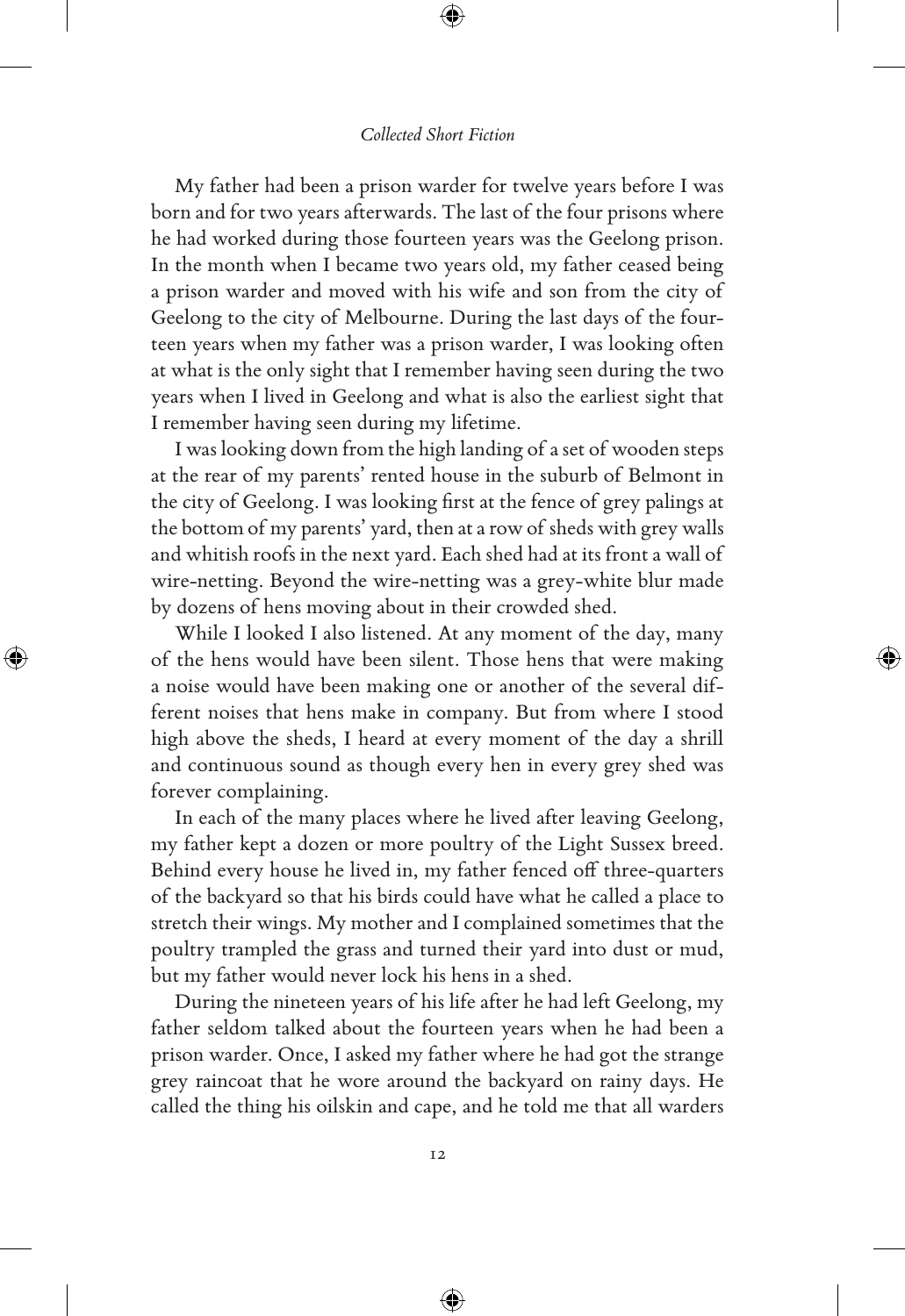⊕

wore such things in prisons on wet days. He said he had forgotten to return his oilskin and cape when he had ceased to be a warder.

One night when I was in my thirteenth year, I heard a radio programme about a man who had killed three young girls in districts near Melbourne during the years just before I was born. I thought while I listened that the man and the girls were fictitious characters, but at the end of the programme my father told me that what I had heard about had mostly happened. The name of the murderer was Arnold Sodeman, and he had been hanged in Pentridge prison, in the suburb of Melbourne where I was later born. My father had been one of the warders on duty on the morning when Sodeman had been hanged. When I asked how Sodeman had looked and behaved just before he was hanged, my father told me that Sodeman's face had turned a grey colour such as my father had never seen in the face of any other living person.

Until he died, my father kept among his shoes in the bottom of his wardrobe a piece of wood about the length of his forearm. The wood was slightly tapered and painted black. A circle of strong cord ran through the hole that had been drilled through the narrow end of the wood. The piece of wood was the truncheon that my father had carried while he was on duty at Geelong prison.

⊕

When my father had been dead for more than twenty years and I supposed that most of his friends had also died and that I would never learn any more about my father's life than the little I already knew, I read a short paragraph about my father in a printed leaflet.

The leaflet contained assorted details from the history of French Island in Westernport. About ten years after my father had died I began to notice newspaper articles describing French Island as a place for tourists to visit, but for fifty years before then, part of the island had been one of the four prisons in which my father had worked during his fourteen years as a warder.

I read from one paragraph in the leaflet that my father (whose surname had been misspelled) had been responsible, about ten years before I was born, for introducing to French Island the pheasants that still flourished there at the time when the leaflet had been compiled. My father had bred pheasants in cages at the prison and had released their young in the scrub around the island.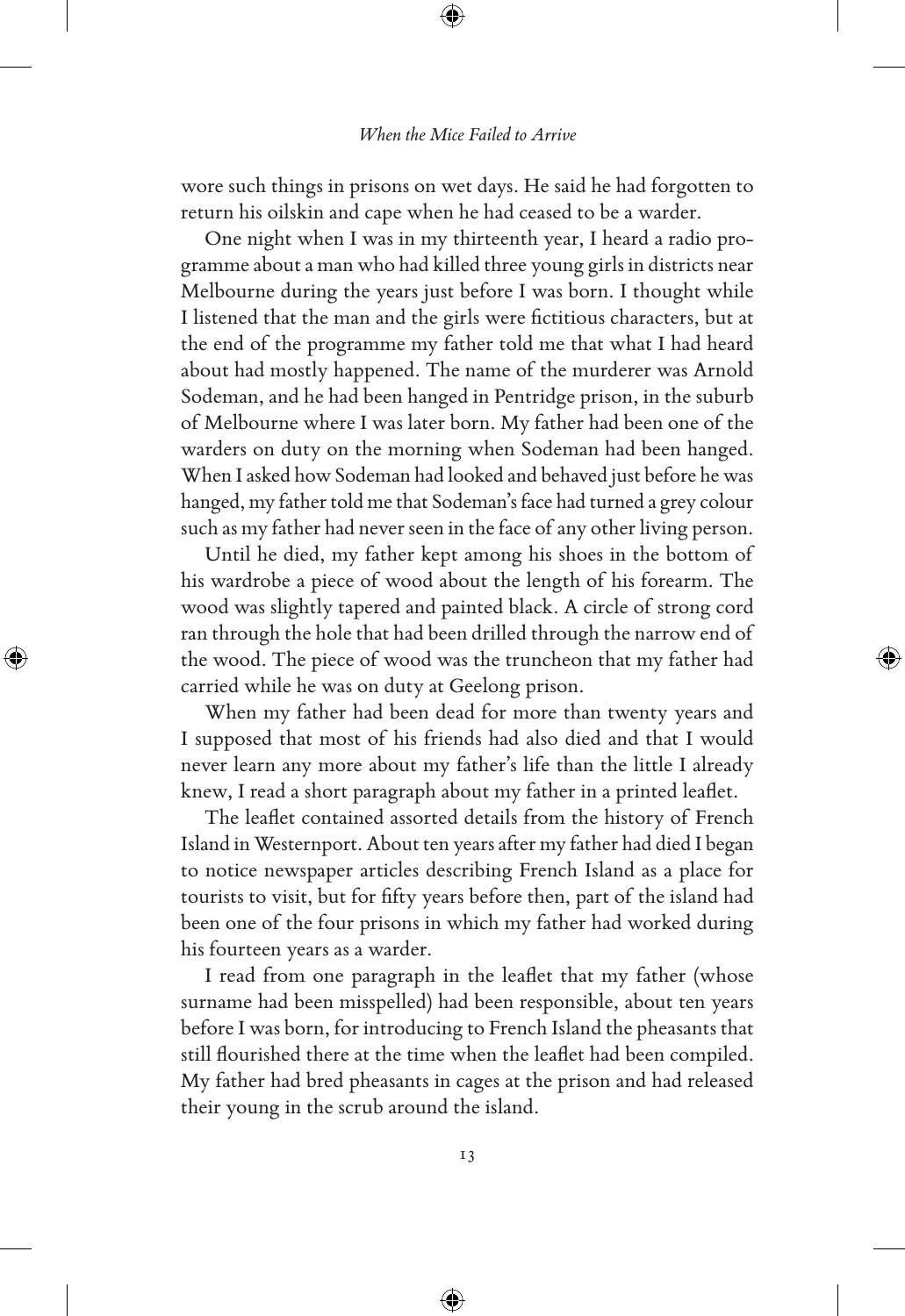⊕

After reading the leaflet I wanted to know who had supplied to the compilers of the leaflet the item about my father and the pheasants. I learned from one of the compilers that the item had come from a woman (described as frail and elderly) in a suburb of Melbourne. I then wrote to the woman.

The woman wrote to me in faultless handwriting that she had known my father slightly. The item about the pheasants had come from her sister. When my father had been a warder in the prison on French Island, her sister had been living with her parents, who were farmers on the island. Her sister and my father had been good friends. Whenever the writer of the letter had returned to French Island to visit her parents in those days, she had supposed that my father was courting her sister. However, her sister had later left home to become a nun. The sister was still a nun. When the writer of the letter had told her sister that a leaflet was being compiled to inform tourists about the history of French Island, her sister had urged her to pass on to the compilers of the leaflet the information about the man who had introduced pheasants to the island.

The letter-writer had named in her letter the order of nuns that her sister had joined and the convent where her sister still lived. I knew about the order of nuns only what I had heard as a boy: that the order was an enclosed order whose members never left their convents. The nun who had been a good friend of my father had lived in a convent in a suburb of Melbourne since the year in the 1930s when she had left French Island, where my father was releasing young pheasant hens and cocks in the scrub. In all the years since then, the nun who had once seemed to her sister as though she was being courted by the man who later became my father would have received as visitors to the convent only the nearest members of her family. The visitors would have sat in the visitors' room, and the nun would have spoken to them from behind a steel grille set into the wall of the room.

⊕

I remember meeting my son at the front door on the afternoon of the storm and taking his schoolbag from him and giving him a towel from the linen cupboard to dry his face and his hair. I remember making a cup of cocoa for my son while he took off his wet clothes and dried himself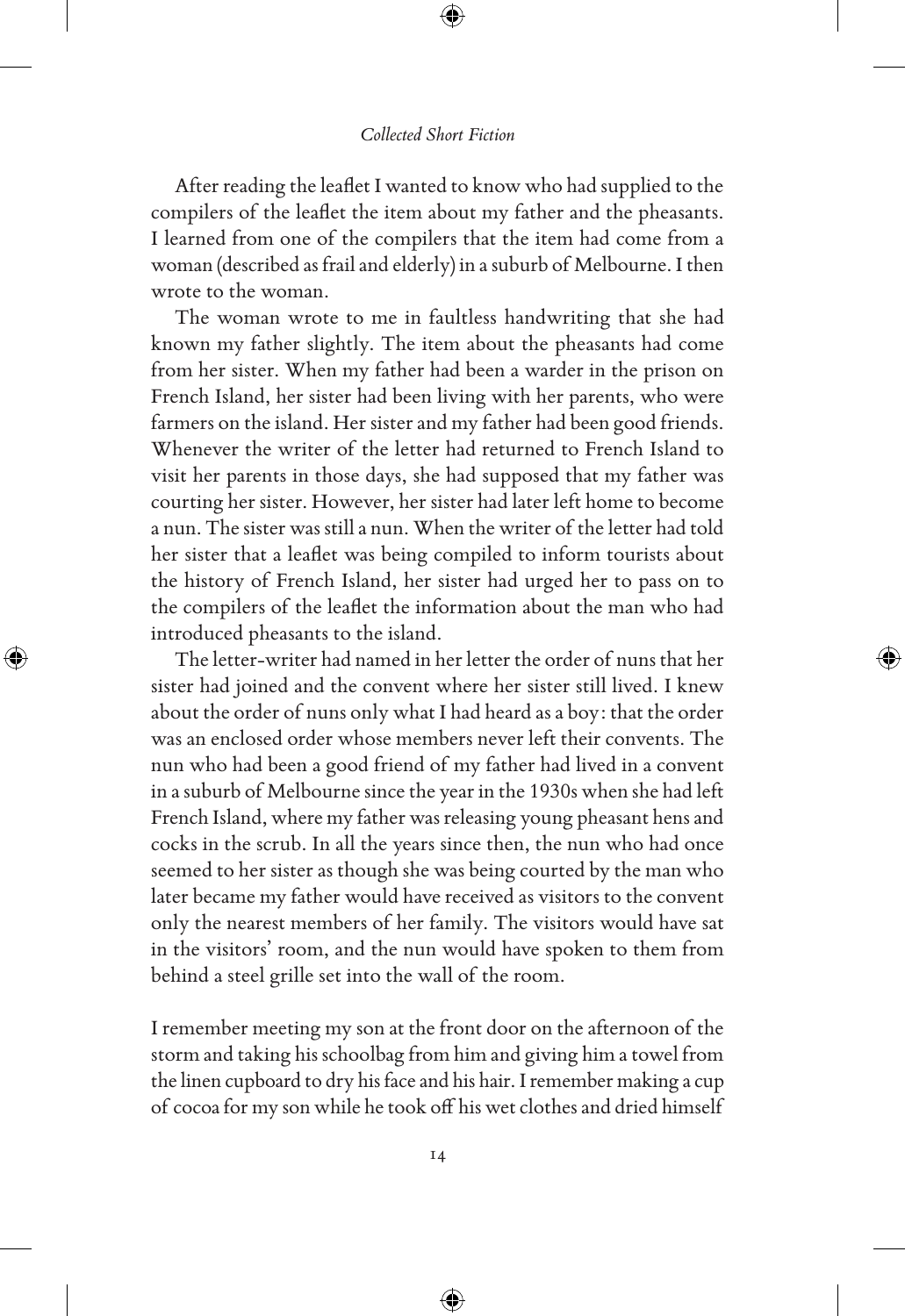⊕

in the bathroom. I went into the bathroom afterwards and picked up the wet clothes and put the shirt and the singlet and the underpants in the laundry basket. My son stood in the loungeroom in front of the gas heater wearing his tracksuit and drinking his cocoa while I arranged his pullover and his trousers on the clotheshorse in front of him.

My son accuses me sometimes of having forgotten important details from the years when I used to cut his lunches and make his cocoa and tidy his cupboards and wash his clothes and read stories to him at night. I told him one day lately the very words that he had said to me on a certain afternoon seven years ago while he stood in front of the heater in the loungeroom and drank his cocoa, but he looked at me as though I had dreamed of the dark afternoon, of my twelveyears-old son being caught in a thunderstorm, and of the mice that had failed to arrive.

While I was writing the paragraph above that begins 'I remember . . .', I should have remembered that I would not have made the cocoa while my son was taking of his wet clothes. I would have waited until my son had done what he did every afternoon as soon as he arrived home. I would not have begun to make the cocoa until I had heard from my son's room the chugging and the hissing of the apparatus that he called his machine.

⊕

My son was an asthmatic who took medicines every few hours of every day. One of the medicines was a liquid that had to be inhaled in the form of a vapour. Three or four times a day my son sat for ten minutes with a mask of transparent plastic fitted over his nose and mouth. His medicine was in a plastic cylinder attached to the lower part of the mask. A rubber tube connected this cylinder to a pump powered by an electric motor. The pump forced air up the rubber tube and into the cylinder. How, I never understood, but the compressed air turned the liquid medicine in the cylinder into a vapour. Most of the vapour hung in the mask and was inhaled by my son, but some of the vapour escaped around the edges of the mask and out through the ventilation holes. When my son had first seen the strands of vapour drifting and curling around his face, he had called them his whiskers.

⊕

 $\cdot$   $\cdot$   $\cdot$   $\cdot$   $\cdot$   $\cdot$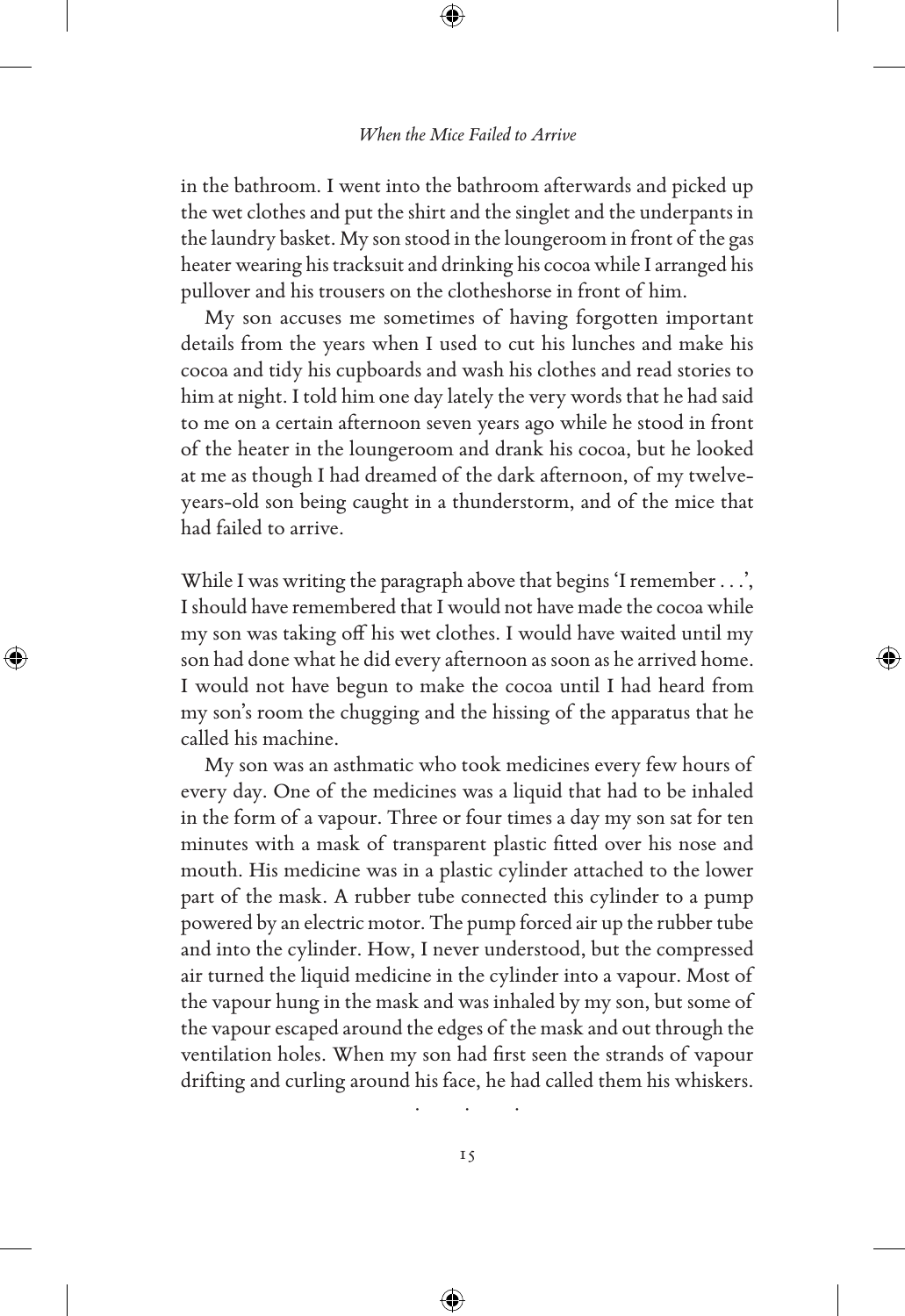⊕

During his first five years my son was often in hospital. On every day when he was in hospital, I sat beside his bed through the morning and the afternoon while my wife was at work and my daughter was with neighbours.

The hospital was built on a steep hillside, and my son's room was on an upper floor. At one side of his room a glass door led to a veranda overlooking the valley of the Yarra. The season was always late autumn or winter when my son was in hospital, and the days were often foggy or rainy, and no one went out onto the veranda. On those days I would sit beside my son's bed, staring through the windows and across the veranda and trying to see the hills of Templestowe or the bushland around Warrandyte through the fog or the misty rain.

On foggy or rainy days I read to my son from his favourite books, from his sister's books, and from new books that I bought for him every day. I kept him supplied with paper and coloured pens and pencils, and if he was too tired to use them I drew pictures and made paper models in front of him. Each day on my way to the hospital I bought another Matchbox car to add to his collection. He and I put stufed toys under the green coverlet on his bed and called the green mounds hills and undertook long, rambling journeys with toy cars through the pretend landscape.

⊕

If the weather was fine and if my son was not struggling for breath, I took him out onto the veranda.

From the parapet of our veranda to the floor of the veranda above was a wall of strong wire mesh. My son and I pressed our faces against the wire. Sometimes the boy would be standing beside me and sometimes he would be riding piggyback with his chin resting on my shoulder. We stared at the motor traffic on the road far below, at the trains crossing the bridge over the road, at the girls in grey and blue uniforms in the grounds of Our Lady of Mount Carmel College, at the green hills of Templestowe, and sometimes – if the sky was quite clear – at the long dark-blue hump of Donna Buang, thirty miles away where the mountains began.

On the veranda my son was usually cheerful and looking forward to leaving hospital. He would talk to me about the things that he could see on the other side of the wire. I would wait for him to ask me the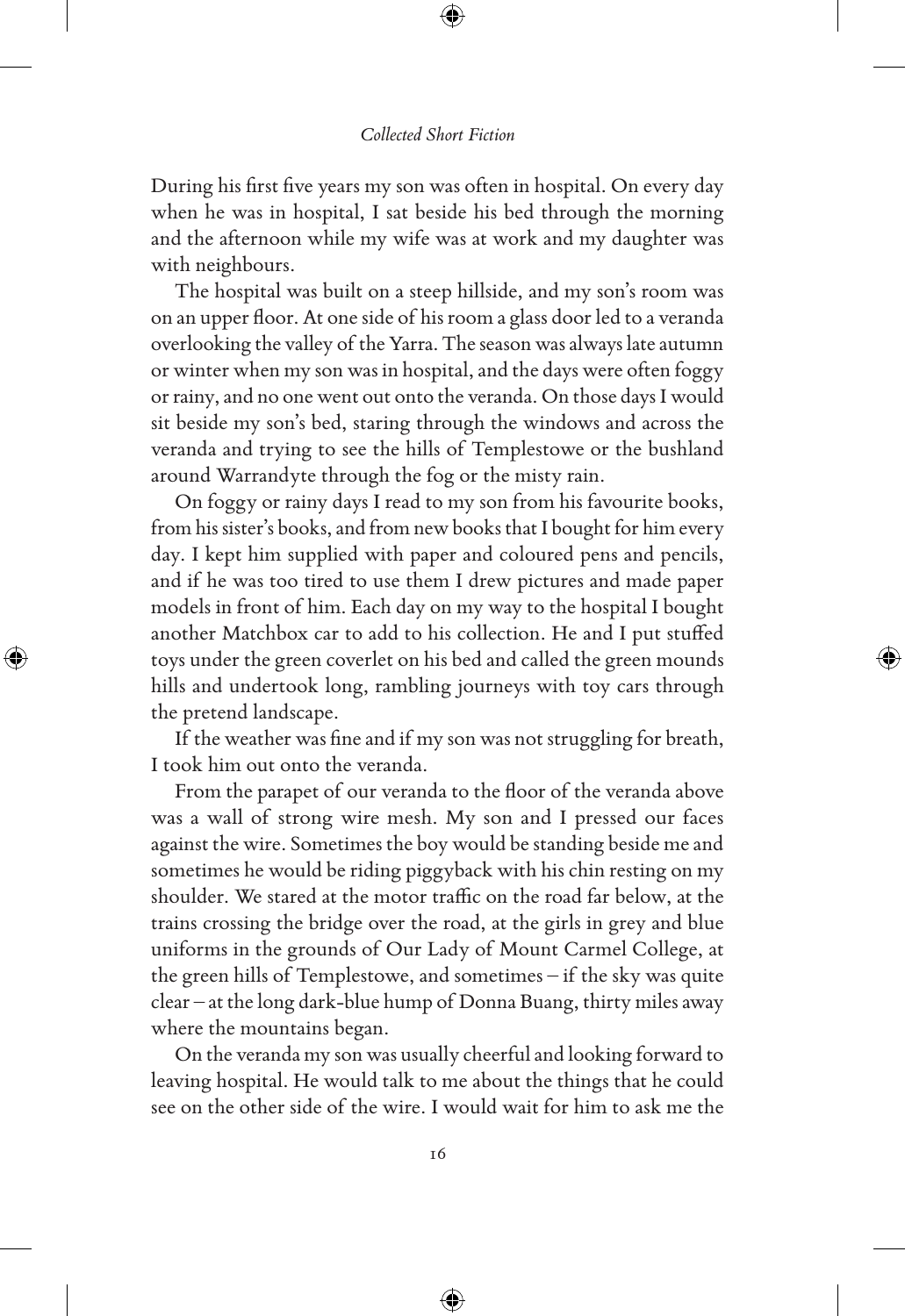⊕

two questions that he always asked when he thought about the future. I would wait for him to ask why he sufered from asthma while so many other children breathed freely, and to ask when he would be free from asthma forever.

I had a stock answer for each of my son's two questions, but I did not merely answer in words. I had been trained as a primary teacher after I left secondary school. I had ceased being a teacher in the year before my son was born, but for ten years before then I had taught classes of boys and girls nine or ten years old. When I talked to my son or my daughter I liked to make use of my teacher's skills.

On the veranda of the hospital I said first to my son that every man was given an equal amount of sufering to endure during his lifetime. However, I said, one sort of man was given most of his sufering when he was only a boy. (At this point I would describe with my hands, in the air above my son's head, a shape that was meant to represent a dark-grey cloud. I would then fling my hands apart to represent the cloud breaking open, and immediately afterwards I would flutter my ten fingers in the air above my son's head to represent heavy rain falling on the boy.) The other sort of man, I said, had no sufering to endure as a boy. (I lowered myself a little way towards the floor of the veranda and tried to suggest a boy skipping lightly and carelessly.) Years passed, I said, and the two sorts of boys had grown into men. The first man, the man who had sufered as a child, was now strong and healthy. (I lifted my son onto my back and rushed towards the wire and made as though to tear it apart.) The second man, however, had not been prepared for sufering. When sufering threatened this man, he fled from it and tried to hide from it and lived in terror of it. At this point, I set my son down on the floor of the veranda and moved back from him and became the man who had not learned to sufer early in life. I looked up into the air. I saw my own hand describing a broad circle just above my head, and I understood that the circle was a black thunder-cloud. Then I saw my own hand, with the index finger outstretched, darting downwards again and again through the air around my head. I understood that bolts of lightning were flashing all around me, and I fled.

⊕

The veranda of the children's ward had become, over the years, a dumping place for toys and furniture. Whenever I answered my son's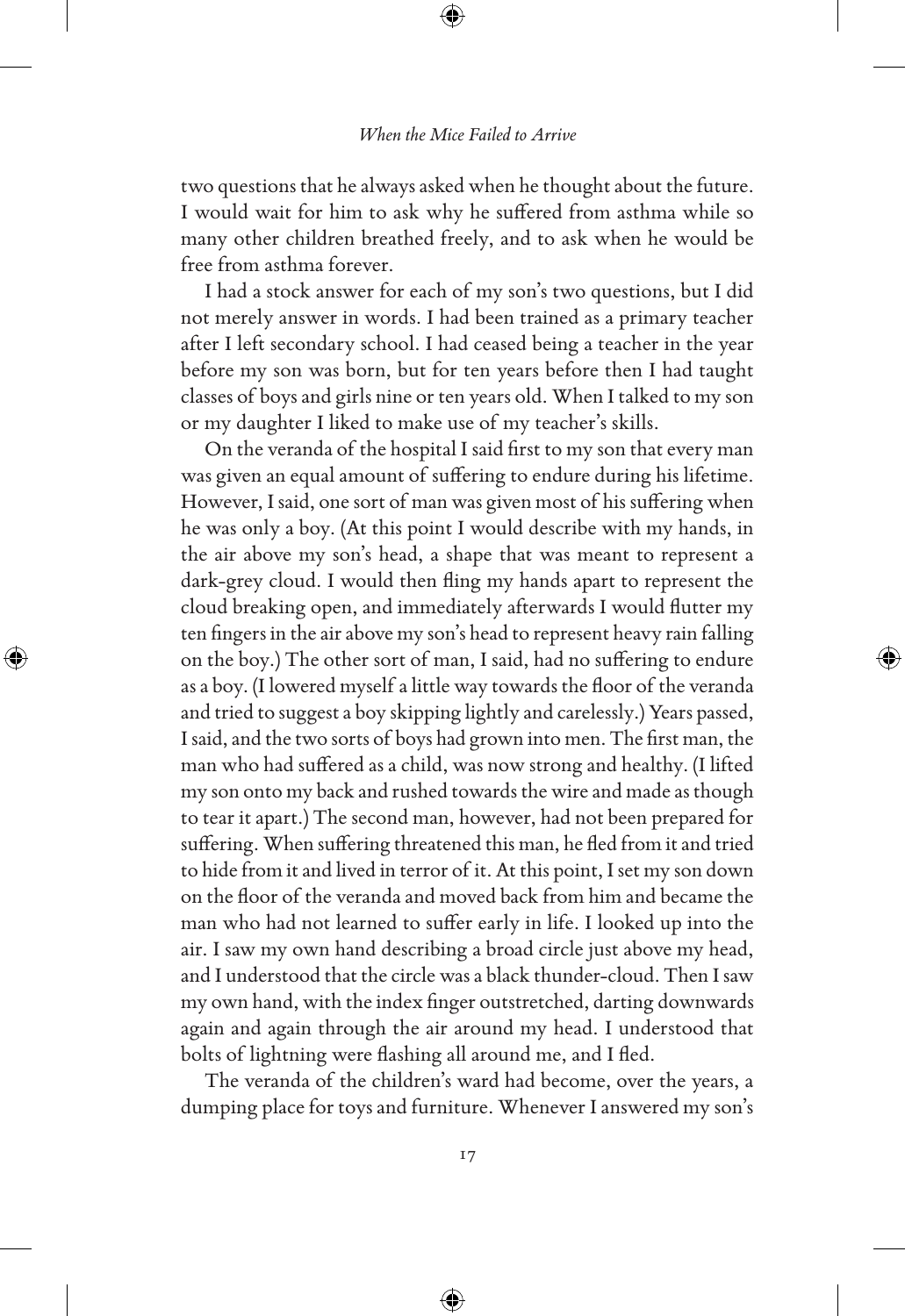⊕

question, I took care to be standing in a certain place. When I played the man who was frightened of sufering, I had only to scamper a few paces to the disused hospital bed that stood in the corner of the veranda. Then I crawled under the bed in order to escape from the lightning. But the bed had no mattress or bedclothes on it – above me was only the network of fine steel that formed the wire base for a mattress. And my mime would always end with my grinning at my son from under the bed, as though the man who had fled now considered himself safe, while out of my sight just above me the index finger of one of my hands jabbed and probed at the gaps in the sagging mattress-base.

In answer to the other question that my son asked me, I would try to be cautious. No doctor had ever said more to my wife or myself than that a certain proportion of children experienced significantly fewer attacks of asthma after reaching puberty. But sometimes I would read in a newspaper about a runner or a jockey or a footballer who had been a severe asthmatic as a child. I would stick a photograph of the man to the door of our refrigerator where my son would see it every day.

⊕

⊕

In the winter of my son's seventh year his asthma was more severe than in any previous winter. Yet in the summer before that winter I had thought I saw signs that my son was on the way to overcoming his asthma. In hospital during his seventh winter, when he asked me the second of his two questions I became reckless. I told him that the worst was now over at last. Every year from that year, I told him, he would become stronger and his asthma weaker. Five years from that year, I told him, our dream would have come true: he would be free from asthma and breathing easily.

Fourteen years before my son's seventh year, I spent every afternoon alone in a room with the blinds drawn. The room was the loungeroom of a rented flat that had been described by an estate agent as a luxurious, fully furnished, self-contained flat suitable for a young business or professional couple. I lived alone at that time, and the rent for the flat was forty percent of my net earnings, but I had chosen to live in the flat because I was tired of sharing bathrooms and toilets and kitchens with the queer, solitary men and women of the boarding houses and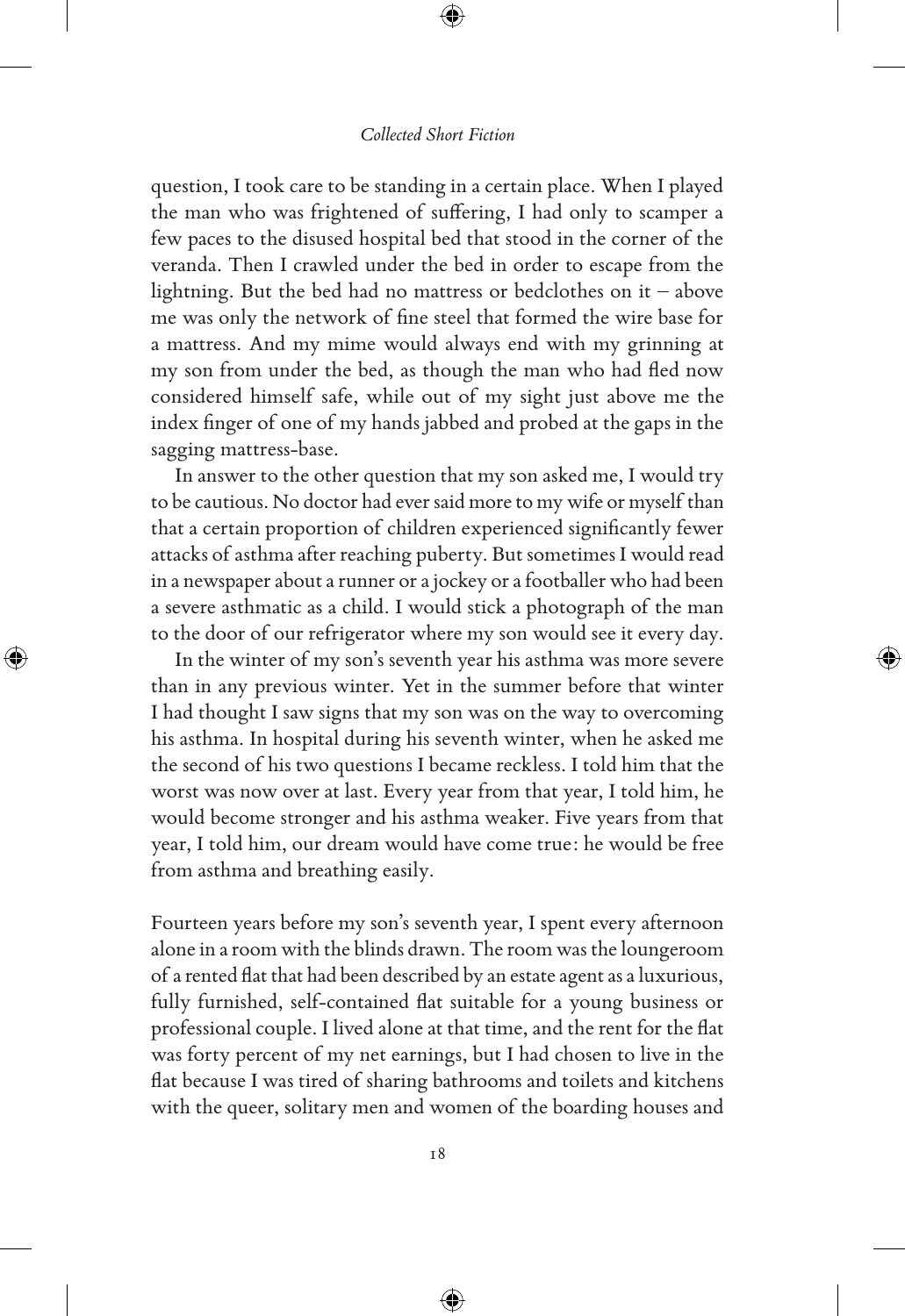⊕

rooming houses that I had lived in since I had left my parents' house five years before.

The flat was at ground level, and the windows of the loungeroom overlooked a gravel driveway and part of the street and the footpath in front of the block of flats. I kept the blinds drawn in the windows of the loungeroom of my flat because I wanted neighbours and passers-by to think I was not at home.

Fourteen years before my son's seventh year, I was a teacher in a primary school in an outer south-eastern suburb of Melbourne. The outer suburb had once been a seaside resort separated from the suburbs that were then the outer suburbs of Melbourne by paddocks and swamps and market gardens. As late as the 1950s, the place where I taught as a young man in the 1960s was still chosen by some newly married couples as the place for their honeymoon. The block of flats where I lived with my blinds drawn was in the older part of the suburb, where the honeymoon couples had once strolled. The primary school where I was a teacher was on the edge of the suburb, on the side of a hill from the top of which it was possible to see not only Port Phillip Bay but also, far away in the south-east, part of Westernport and even, in clear weather, a grey-blue smudge that was a corner of French Island.

⊕

Most of the children of the school where I was a teacher lived more than two miles from where I lived. When I had first moved into the rented flat I wanted none of the children or their parents to know that I lived in their suburb. I did not want the children or their parents to know that I spent every afternoon and every evening and nearly every Saturday and Sunday alone in my flat. I did not want the parents especially to wonder why I seemed to have no friends either male or female or to wonder what I did during all the time while I was alone in the rented flat.

After I had lived in the rented flat for a few months, some of the children in my own class learned where I lived. The children were three girls nine years old who happened to be riding their bicycles along my street one Saturday morning when I was walking home with my weekend's shopping. The girls and I spoke politely to one another, after which I expected them to ride on their way. Instead, they followed me on their bicycles, at a distance of about twenty paces.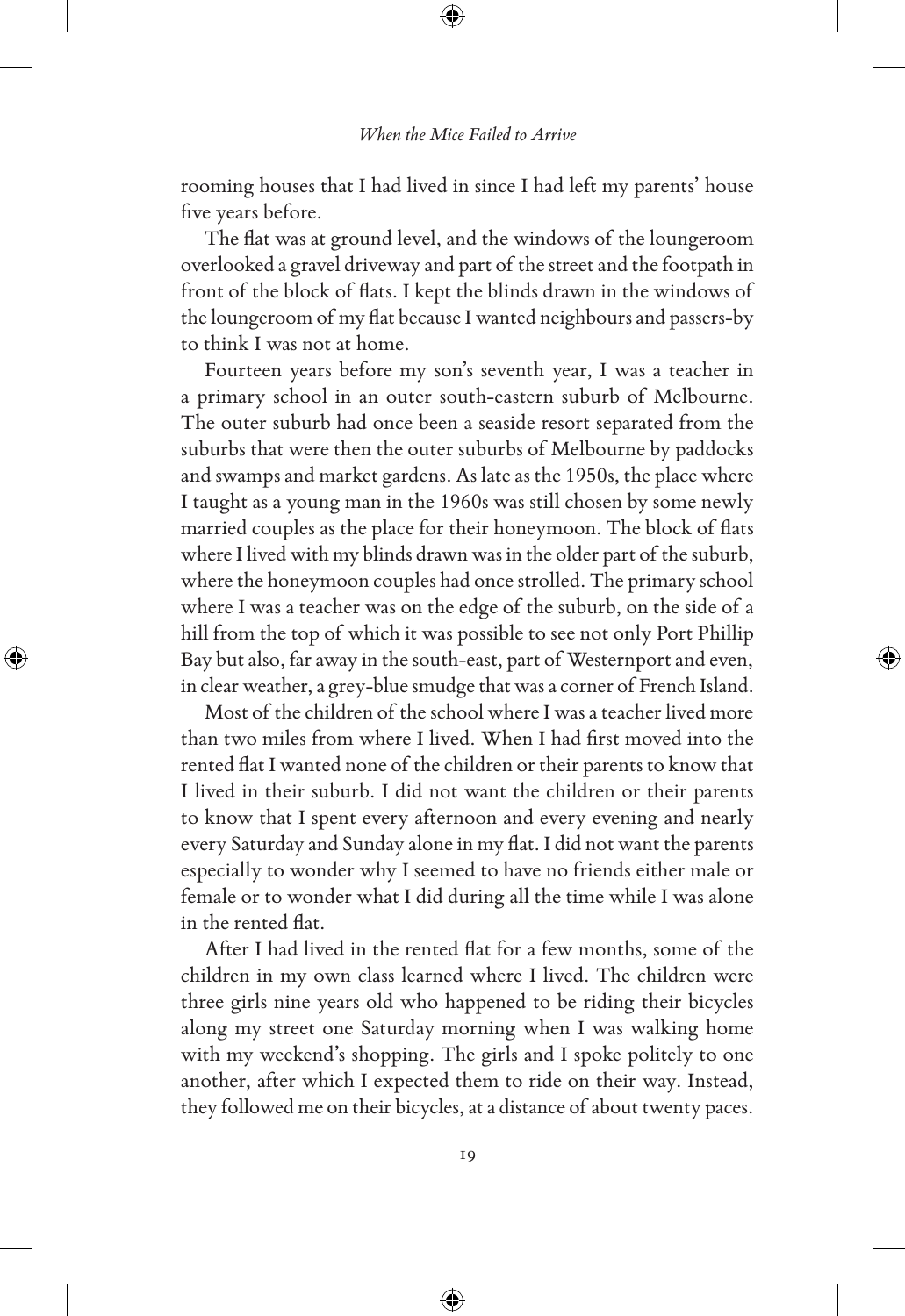⊕

When I was inside my flat and the front door was closed behind me, I peeped around the closed blind and saw the three girls standing on the footpath and looking towards my flat. A few minutes later, while I was unpacking my shopping bag, a knock sounded at my front door.

I opened my front door and saw one of the three girls on my front porch. The other two girls were still standing on the footpath with the three bicycles. The girl on my porch asked me politely whether she and her friends could do some cleaning jobs for me in my flat.

I thanked the girl and told her that my flat was quite clean. (It was.) Then I said that in any case I was about to go out for the day. (I was not.)

I spoke softly to the girl and lowered my head close to hers. I did not want my words to reach the woman in the flat next to mine. I believed she was watching me and the girl from behind her drawn blinds. While I spoke to the girl I was pleased to see in her face that she was about to turn away and leave my door. But while I spoke I happened to look up and to see that a woman was passing in the street and looking hard at the solitary man who was whispering something to the small girl at the door of his flat.

After that day I would never answer any knock at my door. I did not want my neighbours or any adult passing in the street to think I was the sort of solitary man who was attracted to nine-year-old girls.

⊕

In fact, I was attracted to half a dozen of the nine-year-old girls in my class – and to two or three of the boys. Every day I looked from the sides of my eyes at the smooth skins of the girls, at the trusting eyes of the boys. I would never have dared to put so much as the tip of a finger on a child in a way that might have suggested something of what I felt for the child. All day while I taught my favourite children I wanted no more than that they should think well of me. But when I was safely out of their sight I often dreamed of the children.

I dreamed that my favourite children lived with me in a mansion surrounded by a tall wire fence in thick bushland in north-eastern Victoria. The children were no longer children; they were almost adults. They were free to live their own lives in the far-flung suites of my rambling mansion. I had never forced my company on them. I lived alone in my self-contained flat in a corner of the ground floor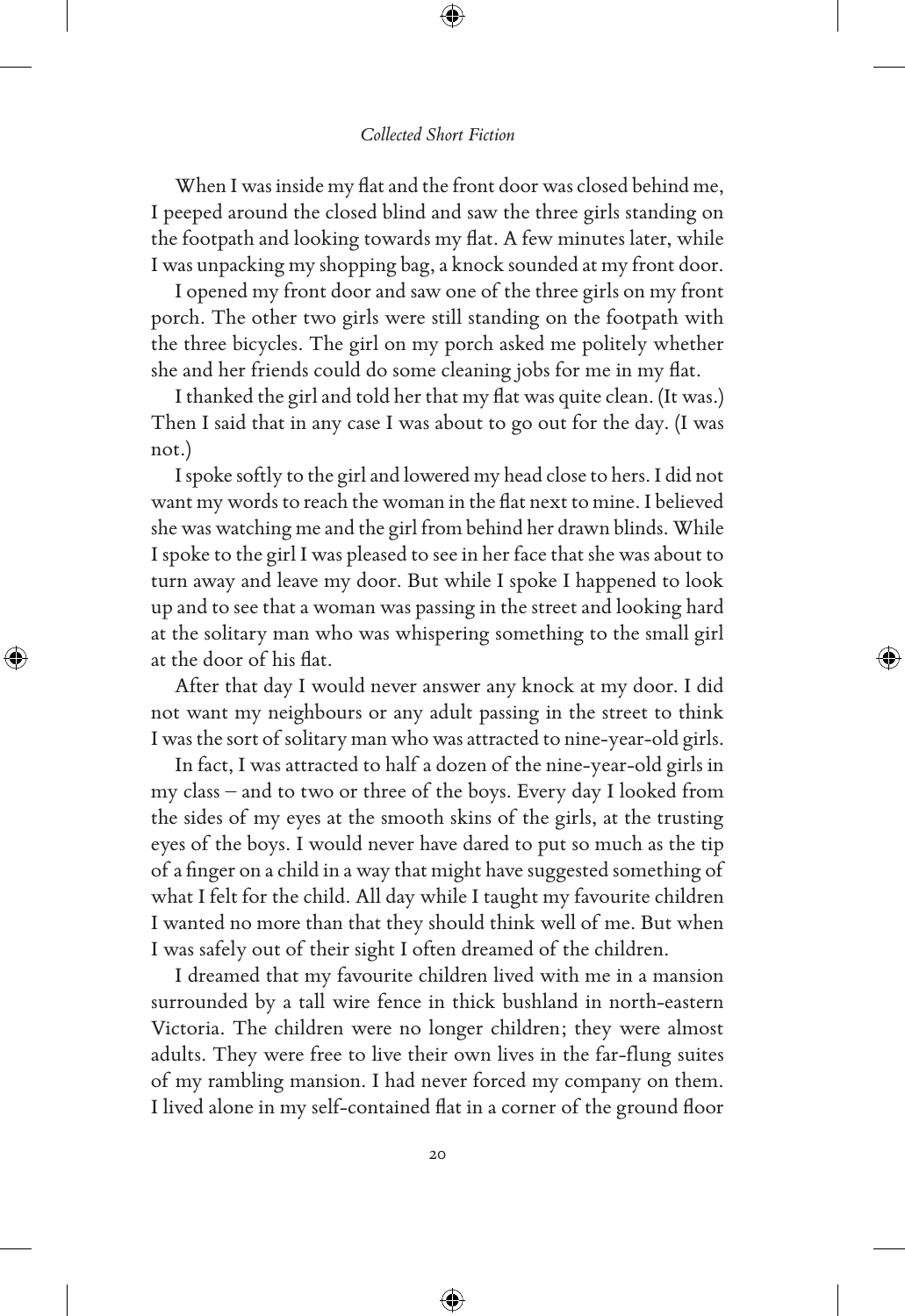⊕

of the mansion. But the children who were no longer children knew that they were always welcome to knock at my door. I was always pleased to take them into the room where I sat behind drawn blinds on most afternoons and evenings watching black and white and grey films of men and women in far countries of the world doing without shame or shyness what I hoped my favourite children would never dream of doing.

In my classroom, fourteen years before my son's seventh year, I devised projects that encouraged the children to write about themselves. I wanted to know what memories of joy or sorrow were already stored in the children's hearts. I wondered what my favourite children dreamed about when I caught them gazing into the air.

One day I announced to my class that I had found a pen-friend for each of them in New Zealand. I announced that each child in my class would prepare during English periods for the next two weeks a long letter to be sent to his or her pen-friend. Each child would prepare as well, for sending with the letter to New Zealand, drawings and perhaps a photograph of the writer of the letter with family and friends and pets. When every child of the forty-eight children in the class had prepared his or her letter and accompanying material, I announced, I would make up a parcel and post it to a certain teacher in a large school in New Zealand. That teacher would distribute our letters among the children in his school. A few weeks later I would receive from New Zealand a parcel comprising a letter for each child in my class from a child in New Zealand, together with drawings and perhaps photographs.

⊕

The teacher in New Zealand was a man I had met two years before when he had been in Melbourne under the terms of a teacher-exchange scheme. Just before he had left Melbourne he had given me his address in New Zealand and had suggested that we should pair our pupils as pen-friends each year. In the first year after the man had gone back to New Zealand I had not taken his suggestion, but in the second year I suddenly thought of all the words that my pupils would write about themselves after I had told them that a class of children in New Zealand was waiting to read letters from them.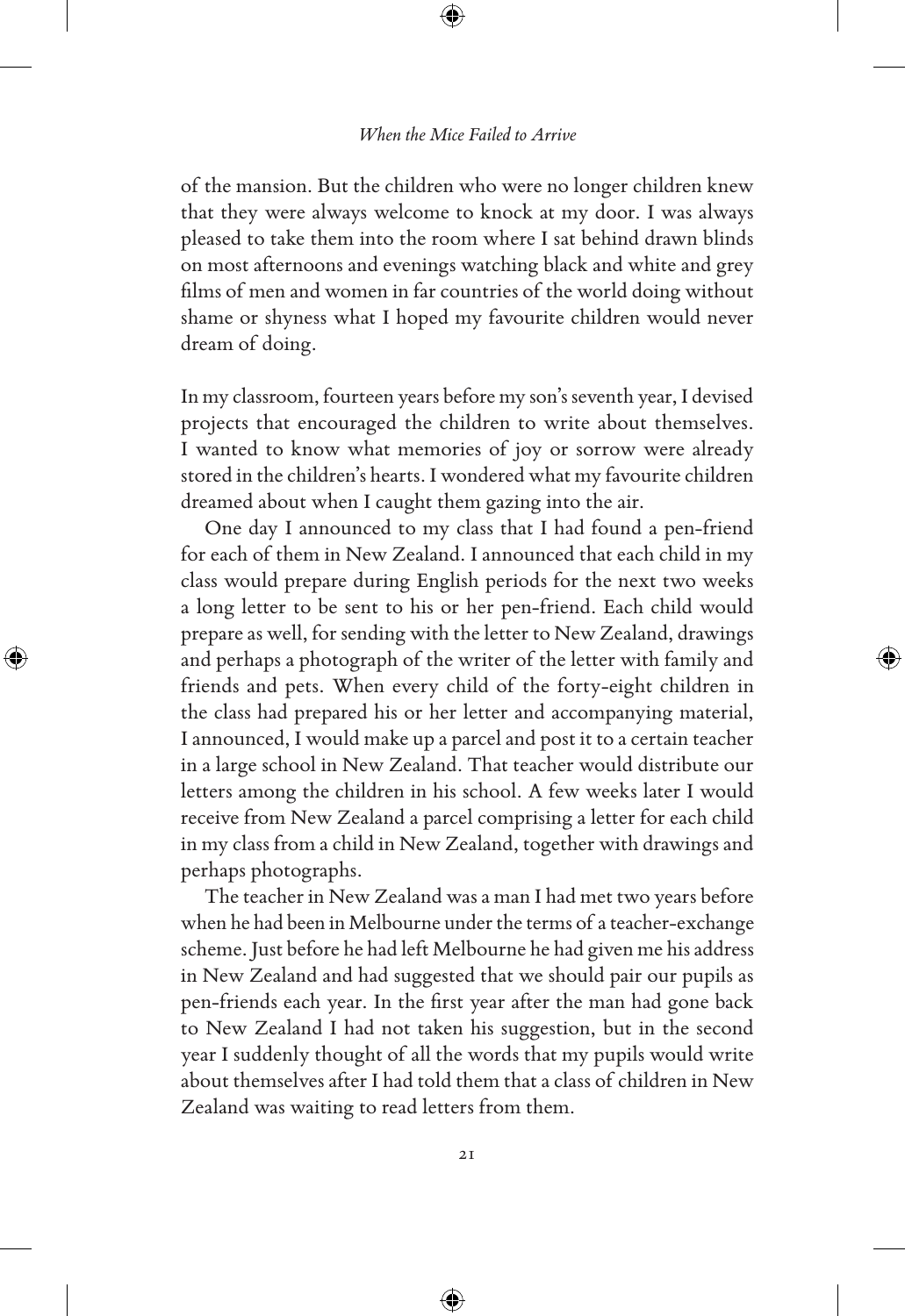⊕

I ought to have checked first with the teacher in New Zealand before I began the project, but I was eager for my children to begin writing. After they had been writing for a week, I wrote a note to the New Zealand teacher to tell him that a parcel of children's letters would soon reach him. When I was ready to post the note to New Zealand I could not find the address of the teacher in New Zealand. I found in the notebook where I kept addresses the names and addresses of people I could not remember having met, but I could not find the address of the teacher in New Zealand, and he was the only person I knew who lived in New Zealand.

I ought to have told my class next day to put aside their letters and their sketches for the time being, even if I had not told them that I could not find the address of the New Zealand teacher. Then I ought to have found out the addresses of periodicals published for teachers in New Zealand and to have sent to the editor of each periodical for publication in the periodical a notice asking for pen-friends in New Zealand for a class of children in an outer suburb of Melbourne, Australia. But when I saw my children next day editing and rewriting their letters I could not bring myself to tell them that they might have been writing to nobody.

⊕

After that, I knew I could never tell my children what I had done. I could not even take steps to find another class in New Zealand for my children to write to. Each day for five days I read through the children's letters, correcting with light pencil marks their mistakes in spelling and punctuation. Each day I watched the children rewriting words and adding punctuation marks and then erasing my light pencil marks from their pages. Each day I watched children decorating with their coloured pencils the sketches they had made of their houses, their bicycles, the places where they went for their holidays. Each day I helped children to mount securely the photographs they had brought from home. Then, at the end of the week, I packed all the children's letters into my bag and took them to my flat and emptied them into a cardboard box on the floor of the built-in wardrobe in my bedroom.

When I had taken the children's letters from them I had warned the children not to expect replies for many weeks. I had told the children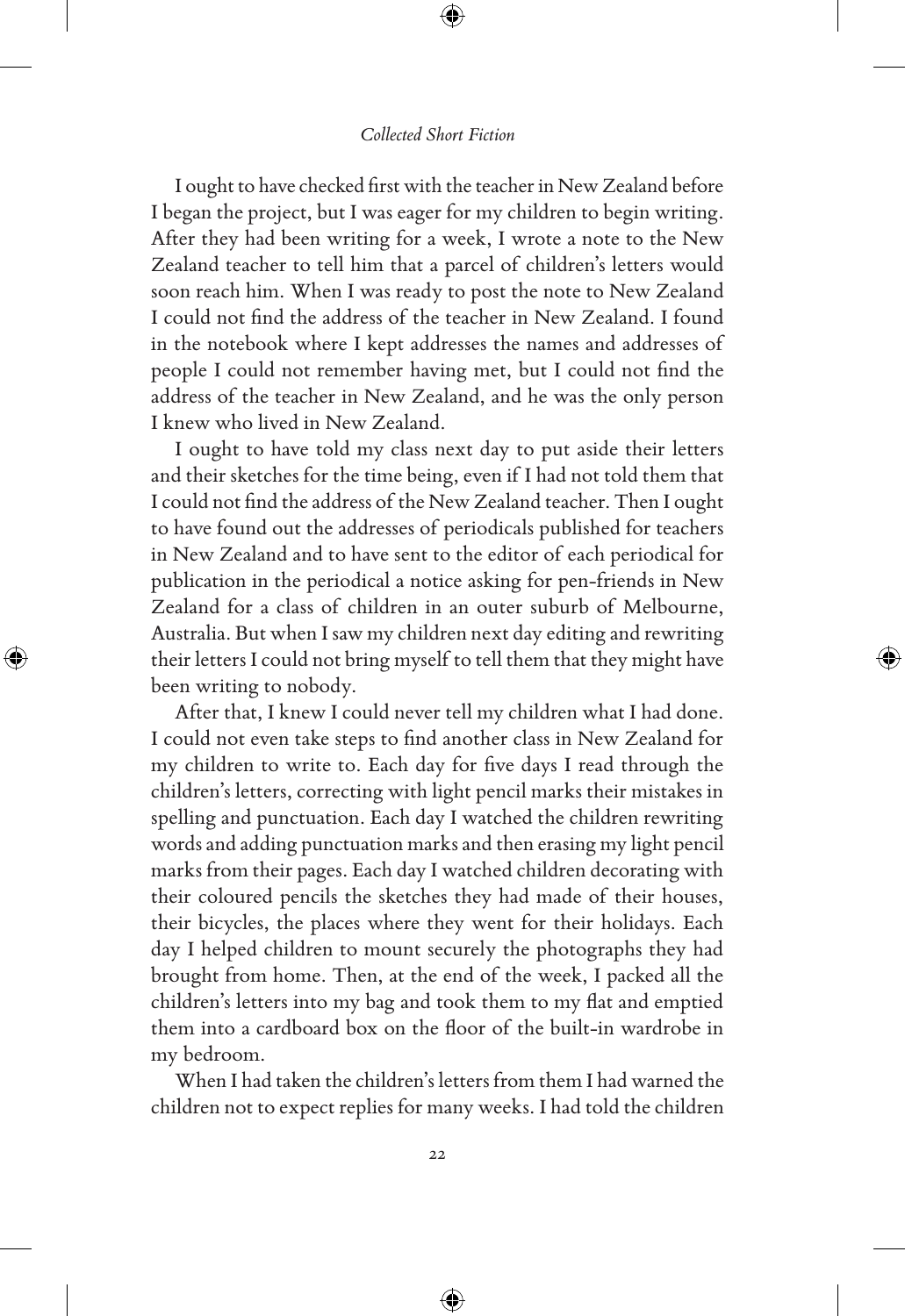that they ought to forget that they had posted their letters, so that the replies would be all the more surprising when they arrived at last. And I had even said in class that I hoped my teacher-friend had not moved from his address and had not met with an accident since the year when he had given me his address in New Zealand.

The month when the children had given their letters to me was June. The school year did not end until December. From June until December of that year I offered my class every day some new diversion that would help them forget, I hoped, the letters that they had written to New Zealand. Some of the children seemed to have forgotten the letters after only a few weeks. Other children remembered the letters almost every day and reminded me that no answers had yet come back.

In September of that year I applied for a transfer to a school in a suburb on the other side of Melbourne. On the day after the last schoolday of that year I packed my clothes and my books ready for sending by taxi truck to my new address. I sealed and packed also the cardboard box that had been stored in the bottom of my wardrobe since June.

⊕

Before I sealed the cardboard box I spent an hour kneeling on the floor beside the box and tearing into small pieces every envelope in the box and every sheet of paper in every envelope. While I tore the paper I did not once look down at what my hands were doing. I did not want to read any name of any child or any word written by any of my children to one of the unknown children of New Zealand. When I had torn all the pieces of paper and when I was pressing the pieces into the box before sealing it, I remembered myself eight years before tearing paper into shreds and pushing the torn paper into the small cardboard boxes that served as breeding boxes for the mice that I kept in the shed behind my parents' house.

I had torn up the children's letters because I had thought of the box of letters falling from the taxi truck on the way from the children's suburb to my new address. I had thought of someone finding the box in the street and reading the names on the backs of the envelopes and then sending the envelopes back to the children who had been in my class, and I had thought of the children and their parents beginning to understand what had happened to the letters.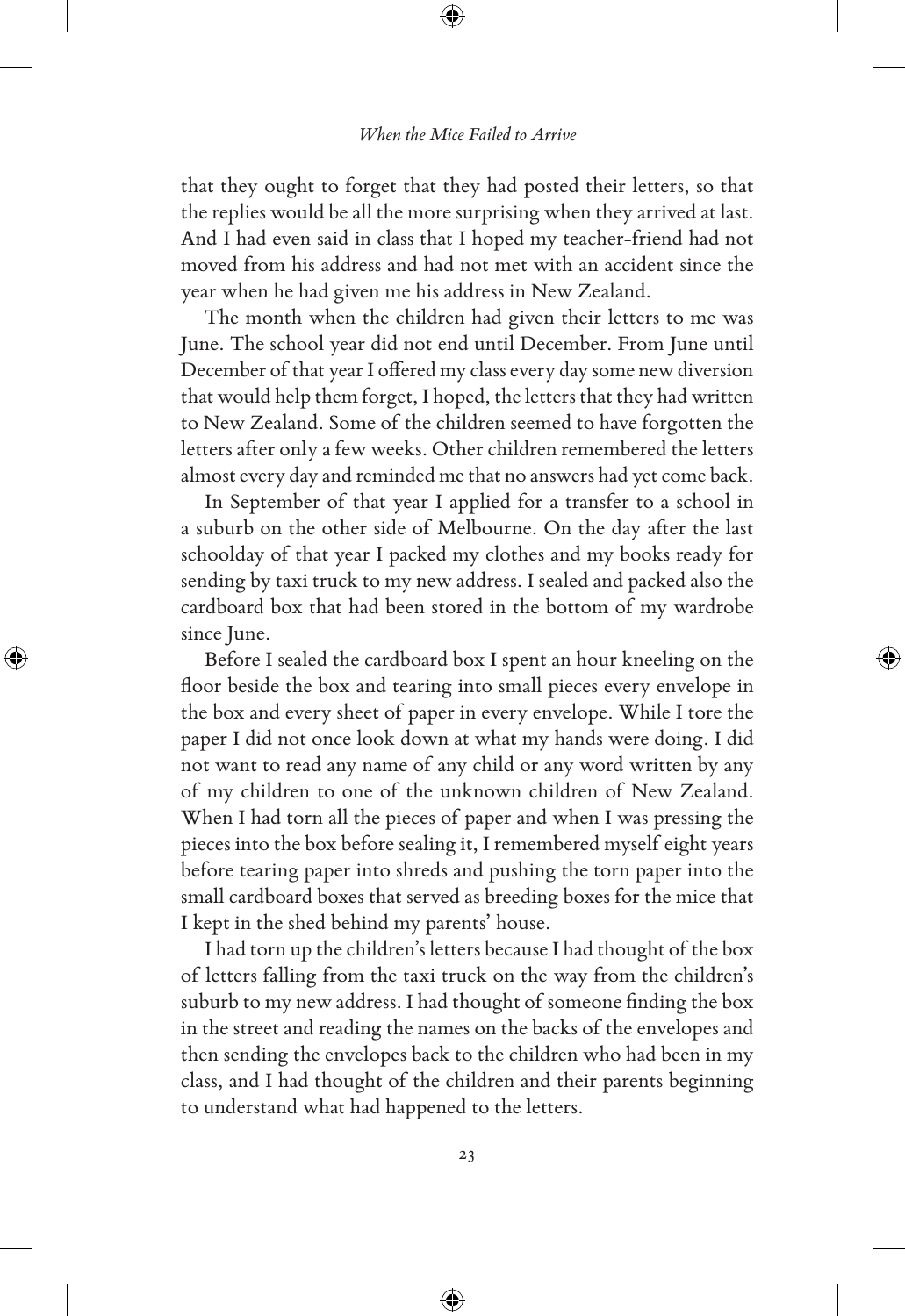⊕

When I had begun to pack my belongings in my flat, I had thought I would light a fire in the small yard behind my flat and would burn the envelopes and their contents. But then I had thought of pieces of burnt paper being lifted by the wind over the fence around the block of flats and being carried by the wind eastwards towards the houses of the children who had been my pupils. I saw in my mind piece after piece of grey paper with black penstrokes showing clearly against the grey, and all the grey pieces drifting towards the same children who had written messages on the pieces when they had been parts of white pages.

My son stood and drank his cocoa while I arranged his wet clothes on the horse. I told him his troubles were over for the time being. He was safe and dry in his own house after the storm; his machine had relieved his asthma; he could sit with me in the loungeroom and watch the last of the storm passing over the house.

My son told me that he had not had a hard day. He claimed to have had a rather pleasant day. His class at the high school had had almost a free afternoon. First, one of their teachers had been away sick, and then their science teacher had given them a free period in the last hour because the mice had not arrived.

⊕

For three or four weeks, my son said, the science class had been looking forward to the coming of the mice. The science teacher had told them she had ordered fifty mice from a laboratory. She had planned with the class beforehand a series of experiments. Small numbers of mice would be put into separate cages. Some mice would be allowed to breed. Each child in the class would be responsible for feeding and observing one of the cages of mice.

The mice had been due to arrive at the school, so my son told me, on that very morning, but they had failed to arrive. My son had cleaned the cage where his mice were going to be kept. He had set out a small heap of torn paper for the mice to use as lining for their cardboard nest-box. But the science teacher had announced to the class at the beginning of the last period of the day that the people supplying the mice had let her down. The mice had not come, and she was going to have to spend most of the science period telephoning to find out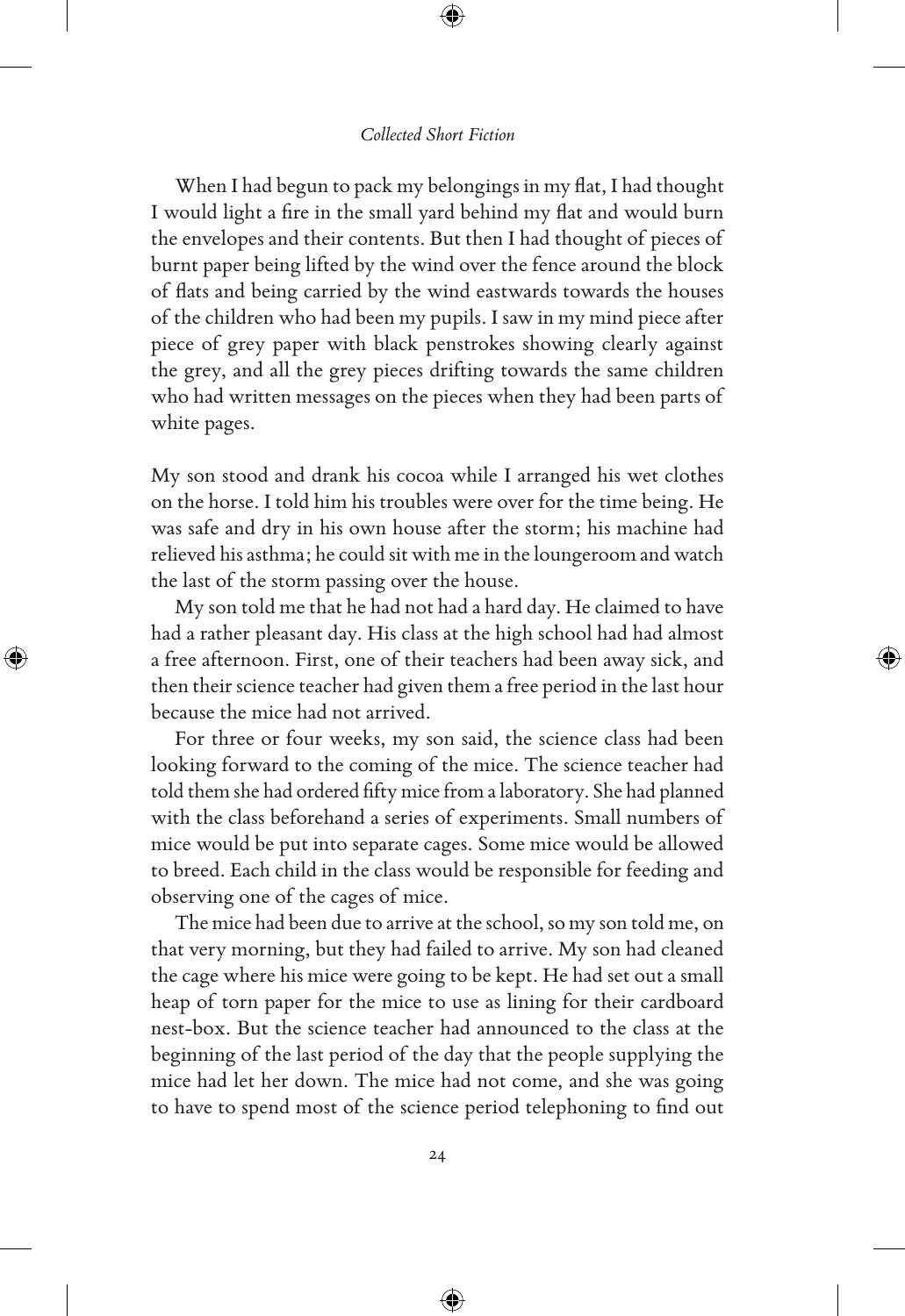⊕

what had happened to the mice. While she was out of the room, the teacher had said, the class could use the time for private study. And then, so my son had told me, the teacher had left the room and he had spent the rest of the period talking with his friends or watching the approach of the storm.

While I listened to my son I felt a sorrow for some person or some thing that I could not have named. I might have been sorry for my son and his friends because they had waited so long for the mice that had not come. Or I might have been sorry for the teacher because she had had to disappoint her class, or because she had had to lie to the class (because she had neglected to order the mice, or because she had learned many days before that the mice would never arrive but had been afraid to tell her class). Or I might have been sorry for the mice because the taxi truck bringing them to the school had overturned during the storm, and the boxes containing the mice had tumbled out onto the road and had burst open, after which the mice had crawled around on the wet grey road, confused and bedraggled, or had been swept away in the fast-flowing water in the gutters.

Each time my son had said the word *mice* he had made faint signs with his eyes and his mouth and his shoulders. Probably no one but myself would have noticed the signs. He had turned his eyes just a little to one side and had stretched his mouth outwards just a little at each corner and had hunched his shoulders just a little. When I had seen that my son was making these faint signs, I had found occasion myself to speak the word *mice* and to make faint signs in return when I spoke the word.

⊕

The faint signs were the last traces of the signs that my son and I had made to one another during earlier years of his childhood whenever either of us had talked about mice or other small furred animals. During those years, whenever he or I had spoken the word *mouse* or the word *mice* in the other's hearing, each of us would have peered from the sides of his eyes and hunched his shoulders close to his head and stretched his mouth wide and held his hands in front of his chest in the shape of paws.

In earlier years I had always understood my son's signs as telling me that he was a mouse at heart. He was telling me that he was smaller than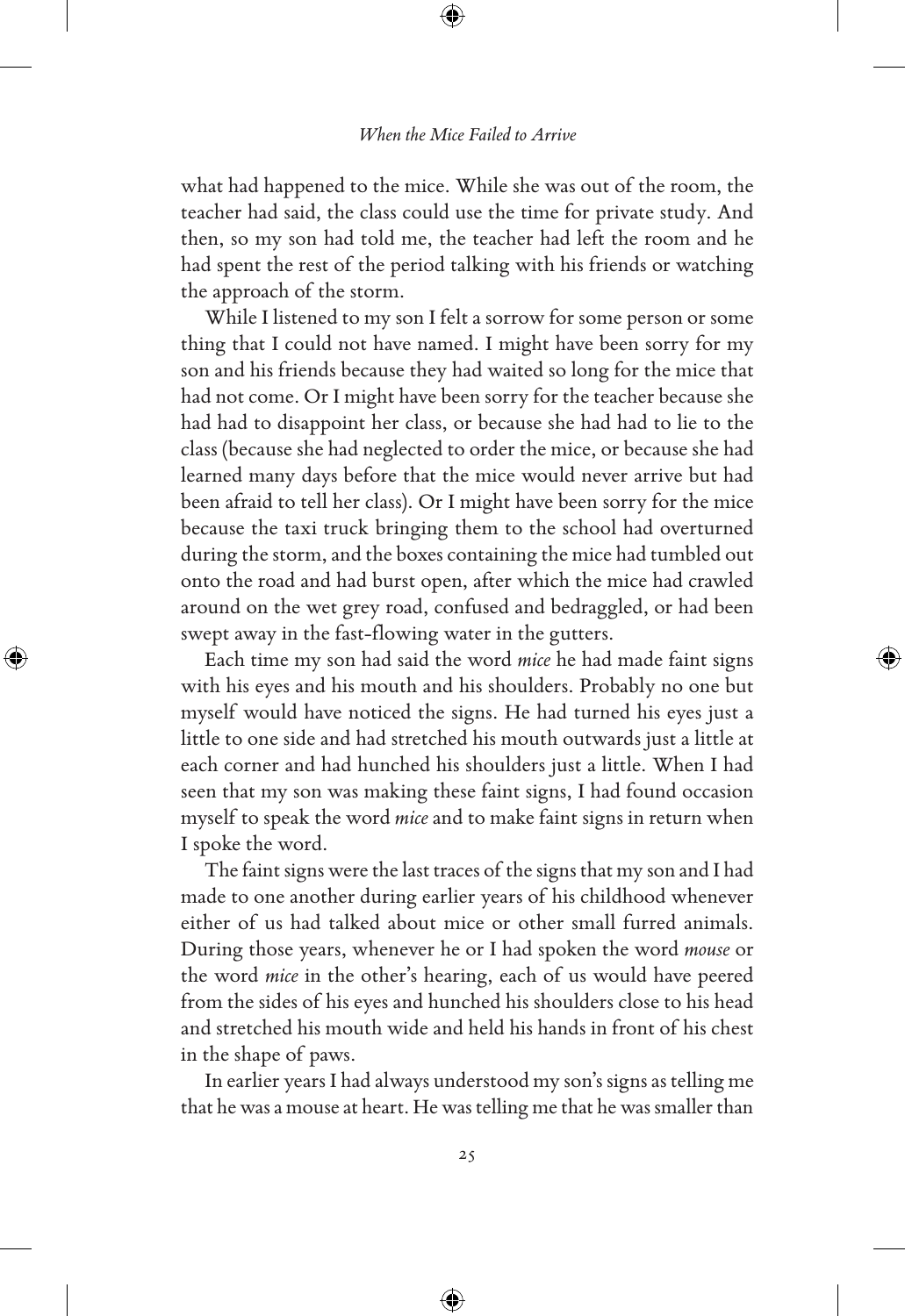⊕

other children and made weak by his asthma. When I made my own signs in return in those years, I was telling my son that I recognised his mouseness and that I would never forget to put into his saucer each day a little heap of rolled oats and a cube of bread spread with vegemite and a scrap of lettuce, or to put a heap of torn paper into a corner of his cage when nights turned chilly.

When my son had made his faint signs to me on the afternoon of the storm, he seemed to be saying that he would always be partly mouse. He seemed to be saying that he had not forgotten my telling him five years before that he would be free from asthma after five years had passed; he had not forgotten, but he knew that what I had told him was not true. He seemed to be saying that he remembered every day what I had told him five years before; he had remembered it while he wheezed and gasped on his way home during the storm that had just passed over; but he knew that I had told him what I had told him only so that he could believe in earlier years that he would one day cease to be a mouse.

On the afternoon of the storm my son seemed to be telling me also that his life as a mouse was not unbearable; he had not been unhappy while he walked home through the rain; he was not unhappy now while he sat with me and watched the last of the clouds drifting towards the hills north-east of Melbourne. He seemed to be telling me finally that he was telling me these things because he understood that I too was partly mouse and would always be so.

⊕

During my fourteenth and fifteenth years I kept mice in cages in the cement-sheet shed behind my parents' house in a south-eastern suburb of Melbourne. Most of the mice were white or grey or fawn. A few mice were pied. I bred the mice selectively with the aim of producing only the pied sort. I kept the dozen or so female mice in one large cage, and the four or five males each in a small cage on the opposite side of the shed from the females. I had also two small breeding cages where a male and a female would be kept together until the female was swollen with young, at which time the male would be returned to his solitary cage. From each litter I kept only the one or two pied mice. The others I drowned. I put the unwanted mice in an old sock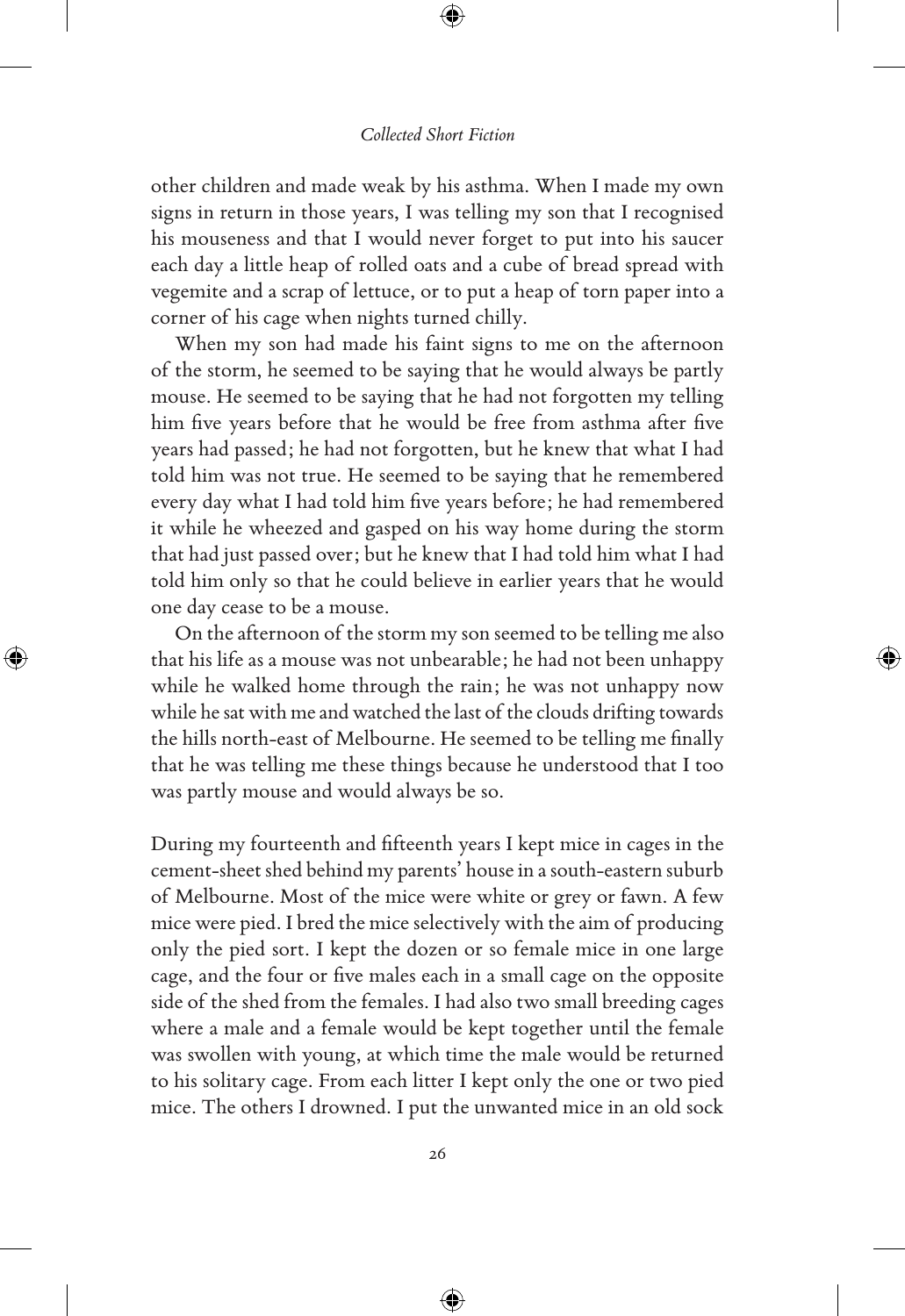⊕

with a handful of pebbles and lowered them into a bucket of water. While I held the sock in the water I did not once look down at what my hands were doing.

I spent at least an hour every day in the shed alone with the mice. I fed the mice and cleaned their cages and set out torn paper for their nests. Then I studied the charts and tables showing the pedigrees of the mice, and I tried to decide which female and which male would be the next breeding pair.

During the hours while I was watching the mice I was also listening for certain sounds from the other side of one of the grey walls of the shed. I was listening in order to know when the woman from the house next door was in her backyard.

The woman was aged about thirty. She lived with her husband and her mother and her infant daughter. All of the family were Latvians and spoke to one another in a language that I supposed was Latvian. Whenever I heard the voice of the woman through the wall of the shed, I locked the door of the shed and crouched in the corner behind some of the cages of mice. I did in the corner what was all I could do as a solitary male who wanted to be one of a breeding pair. While I crouched in the corner I did not once look down at my hands. Instead, I pressed my ear to the cement-sheet in order to hear the voice of the woman talking in her own language. When I heard the voice I persuaded myself that the woman was talking only to me and talking without shyness or shame.

⊕

During November and December, most of the children seemed to have forgotten having written letters to New Zealand. Only one boy still asked me quietly every few days what I supposed might have happened to the parcel of letters. The boy was not one of my favourites, although he was one of the most intelligent in the class. He was not among my favourites because he was too often restless and talkative. One of his previous teachers told me that the boy was what he was because his father had been too anxious about the boy. The father was a teacher himself and had watched over the boy too closely.

Sometimes when this boy asked me about the letters during the last weeks of the school year, I thought he might have suspected me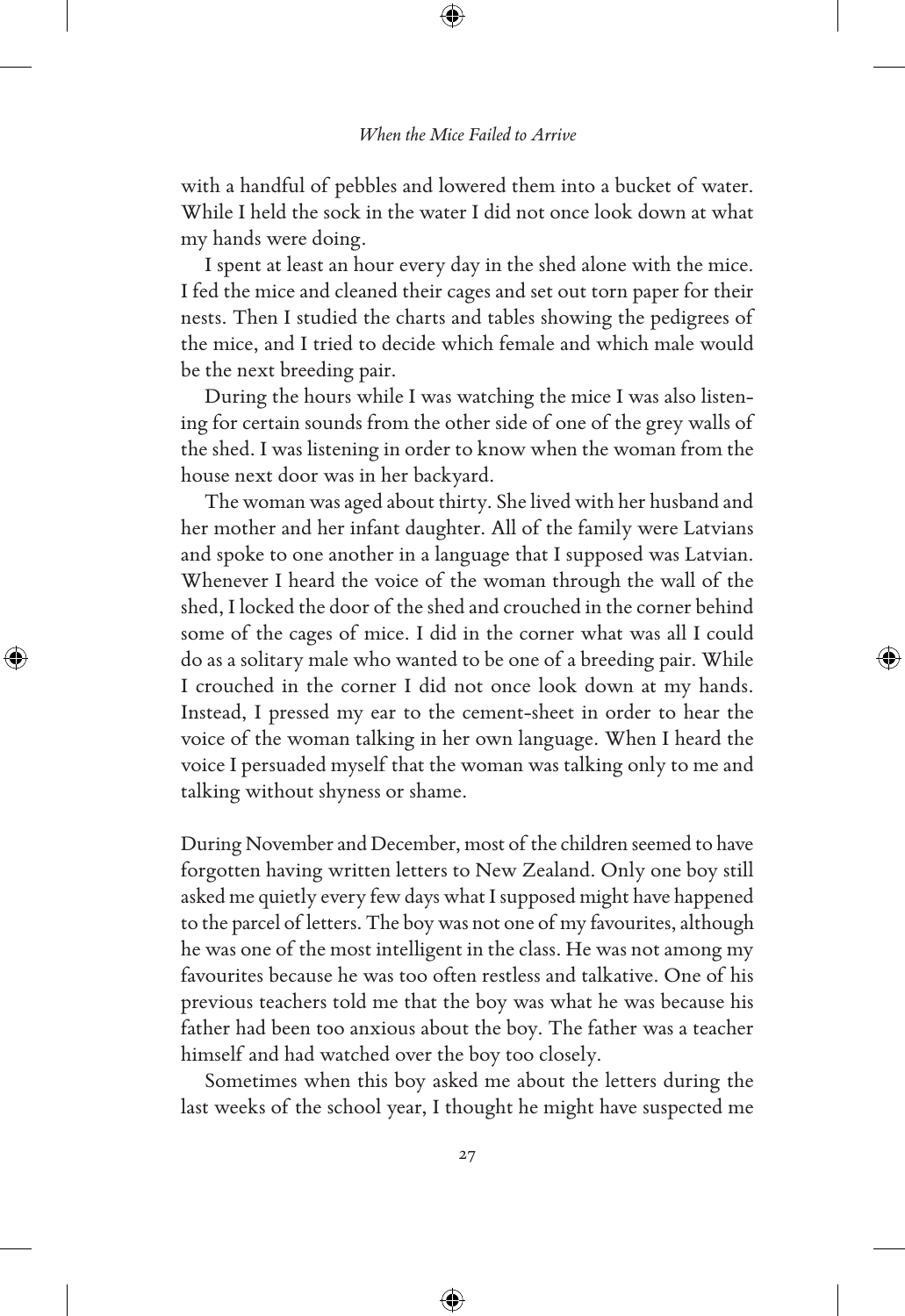of having not sent the letters to New Zealand. I was thinking of this boy when I decided to tear the letters into small pieces before putting them into the taxi truck.

The place that I moved to was an upstairs flat with no yard where I could burn large quantities of paper. But soon after I had moved to the new place, I began to visit a man and his wife in the hill-country north-east of Melbourne. One Saturday when I visited these people, my bag was stufed with the torn pieces of the letters to New Zealand.

I burned the pieces of the letters on a cloudy afternoon with a cool breeze blowing. The breeze, like nearly every breeze or wind in the districts around Melbourne, went from west to east. When all the scraps of the letters had been burned, I pounded the ashes with a stick. I wanted no fragment of charred paper to be left lying on the ground with a few blackened words still visible. Yet I had noticed, while the fire was burning, a few pieces of grey paper being lifted up and carried by the breeze over the nearest treetops.

The district where I stood, in the hills north-east of Melbourne, was at the edge of the mountains that were burned, in the summer when I was born, by the worst fires since details of the weather were first recorded in the state of Victoria. I had read that the smoke from those fires drifted all the way across the Tasman Sea and darkened the sky over New Zealand. I had read also that fragments of burnt leaves and twigs fell on some cities of New Zealand from the dark clouds that had drifted from the burning forests of Victoria, far away to the west. When I saw the fragments of grey paper being carried from my fire eastwards across the treetops, I thought of the fragments drifting down at last on New Zealand and one of the fragments happening to catch the eye of a boy or a girl of nine or ten years and of the boy or the girl making out a few words of a child's handwriting on the fragment.

⊕

Five years after the year when my son had been caught in a thunderstorm, and nearly twenty-five years after I had burned the pieces of the children's letters, I saw in a Melbourne newspaper a tiny photograph of the man who had been the boy who had been the last of the fortyeight children of my class to go on reminding me that the letters to New Zealand had not been answered. I had heard nothing of the boy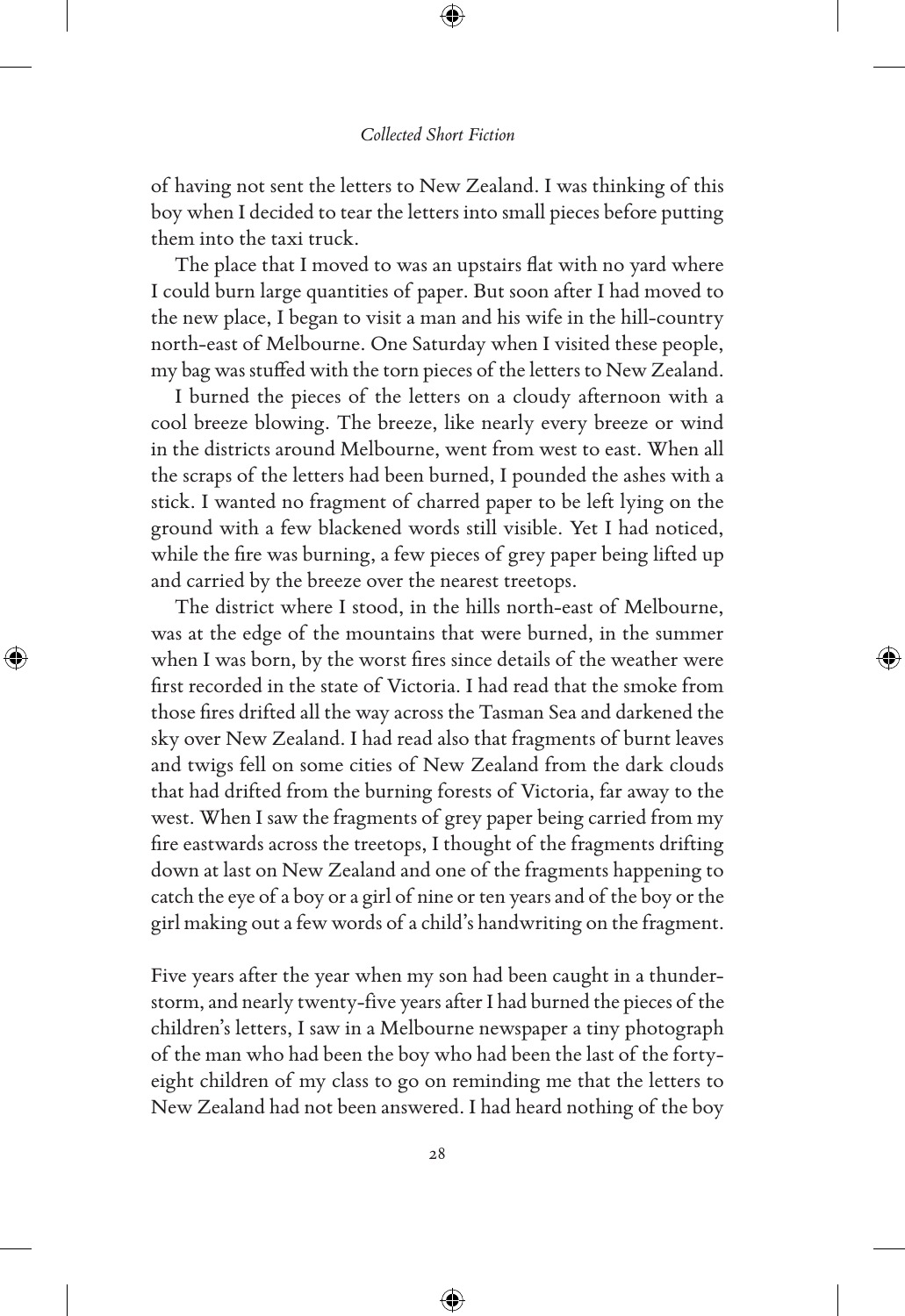since I had left the outer south-eastern suburb nearly twenty-five years before, but as a man he had become the South Pacific correspondent for the newspaper in which I had seen his photograph.

Underneath the tiny photograph of the man who had once been one of my pupils was a report that he had written in the language of writers for newspapers. I understood the man to be reporting that some people in New Zealand were afraid that a cloud of poisonous substances was approaching them from the east, and to be reporting also that some people in Australia were afraid that the same cloud would approach Australia after it had passed over New Zealand. The cloud had arisen far away to the east of New Zealand at a place in the Pacific Ocean where scientists from the country of France had exploded a bomb.

After reading the report in the newspaper I was not afraid of the poisonous cloud. I thought of the poisonous cloud as passing not from east to west but from west to east like the storms that had frightened me as a child and like the storm that had broken over my son and like the smoke from the bushfires in the year when I was born. I saw in my mind the poisonous cloud drifting down at last into the ocean near South America, where the last of the clouds had settled after each of the storms that had come up out of the paddocks near St Arnaud like the grey shape of a genie from the Arabian Nights.

⊕

Towards the end of my fifteenth year, my father told me we would soon be leaving the house that had behind it the shed with the walls of grey cement-sheet. The house where we were going to live had no shed behind it.

I understood that I would not be able to breed mice in the place where I was going to live. Nor would I be able to crouch against a wall while a woman spoke in a foreign language on the other side of the wall.

In the last weeks before I left the house with the shed behind it, I prepared to drown all of my mice and to tear up and burn the notebook in which I had recorded the pedigrees and the matings of the mice. While I was looking through the records I noticed that one of the male mice had not yet been used for breeding. Each of the other males had been moved at least once from his solitary cage to a breeding cage where he had been allowed to remain with a female until she was